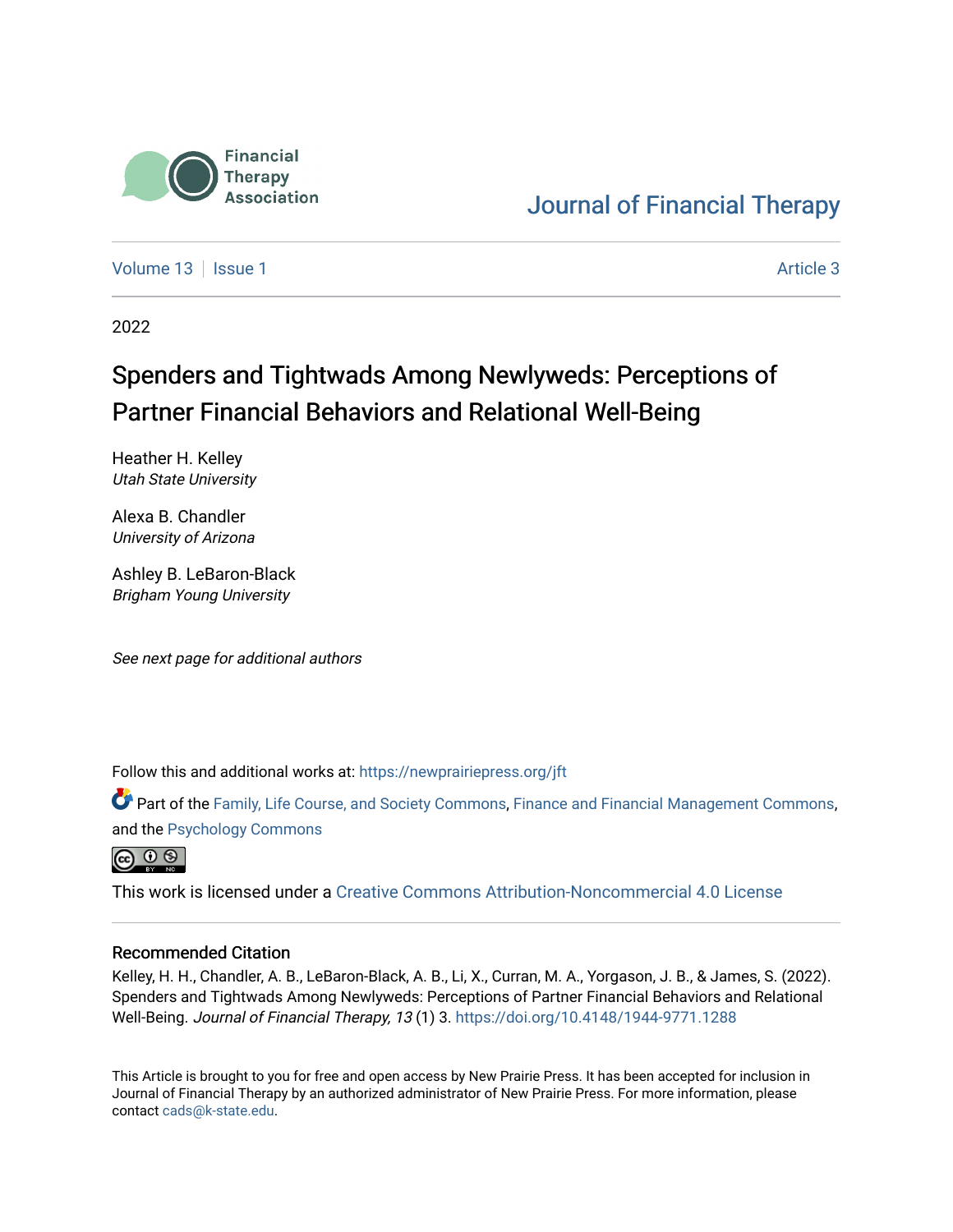# Spenders and Tightwads Among Newlyweds: Perceptions of Partner Financial Behaviors and Relational Well-Being

#### Authors

Heather H. Kelley, Alexa B. Chandler, Ashley B. LeBaron-Black, Xiaomin Li, Melissa A. Curran, Jeremy B. Yorgason, and Spencer James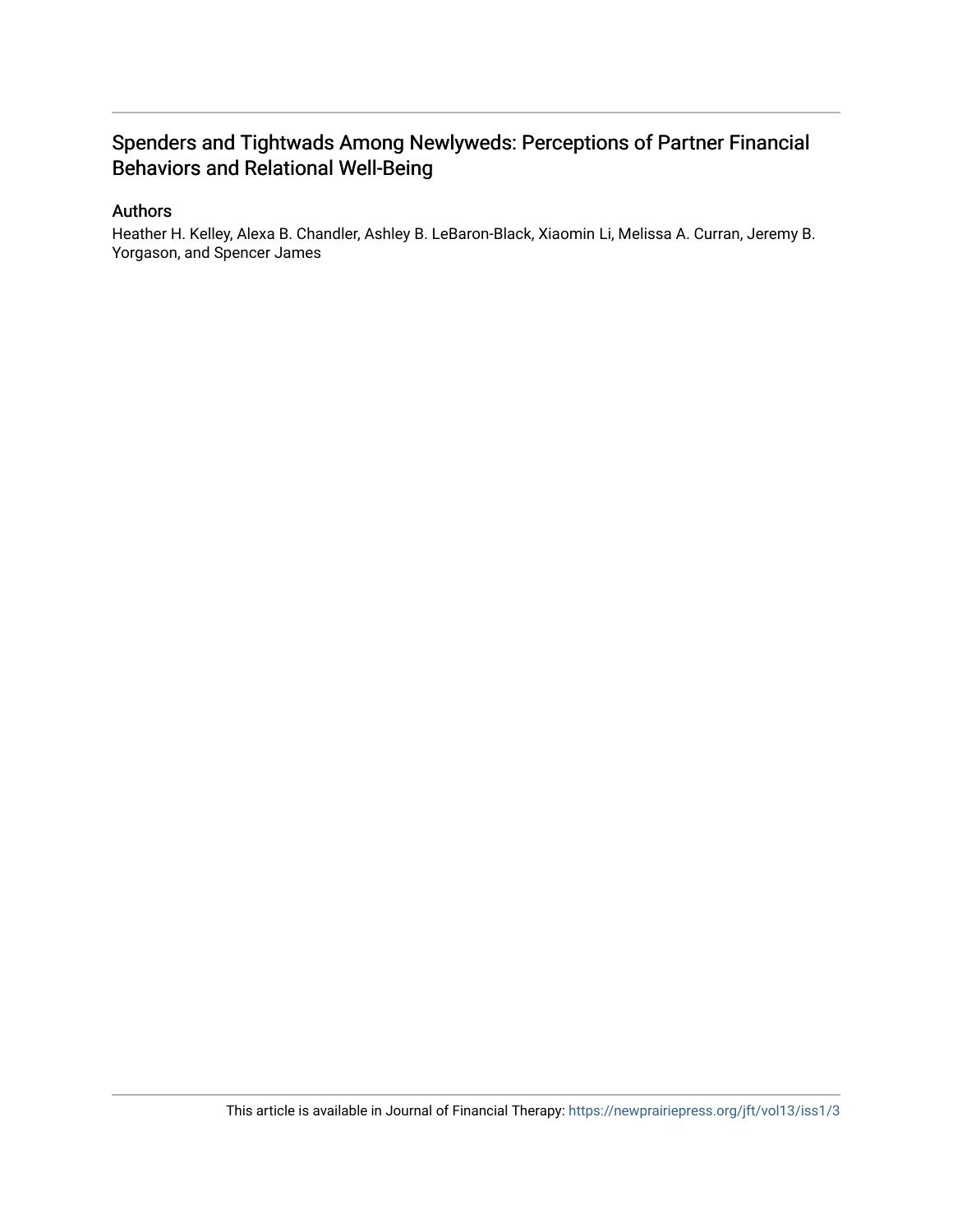# **Spenders and Tightwads Among Newlyweds: Perceptions of Partner Financial Behaviors and Relational Well-Being**

Heather H. Kelley, M.S. *Utah State University*

Alexa B. Chandler, M.S. *University of Arizona*

Ashley B. LeBaron-Black, Ph.D. *Brigham Young University*

Xiaomin Li, Ph.D. *Hong Kong Polytechnic University*

> Melissa A. Curran, Ph.D. *University of Arizona*

Jeremy B. Yorgason, Ph.D. Spencer James, Ph.D. *Brigham Young University*

*Finances, and how couples manage their finances, can have important implications for couples' relational well-being. Using data from 1,585 couples that participated in the CREATE study (a nationally representative dyadic dataset of U.S. newlywed couples), we examined how perceiving one's spouse as a financial spender (i.e., spending more than they ideally would) or financial tightwad (i.e., spending less than they ideally would) was associated with several measures of relational well-being (i.e., satisfaction, commitment, and power) through actorpartner interdependence structural equation models. Results showed that perceiving one's partner as a spender was detrimental for both the individual's and the partner's marital satisfaction, marital commitment, and marital power. Perceiving one's partner as a tightwad was detrimental for both the individual's and the partner's marital commitment and marital power. The findings suggest that interventions focused on perceptions of financial management behaviors may help strengthen relational well-being among newlyweds.* 

*Keywords: financial management; relational well-being; spenders; tightwads; newlywed*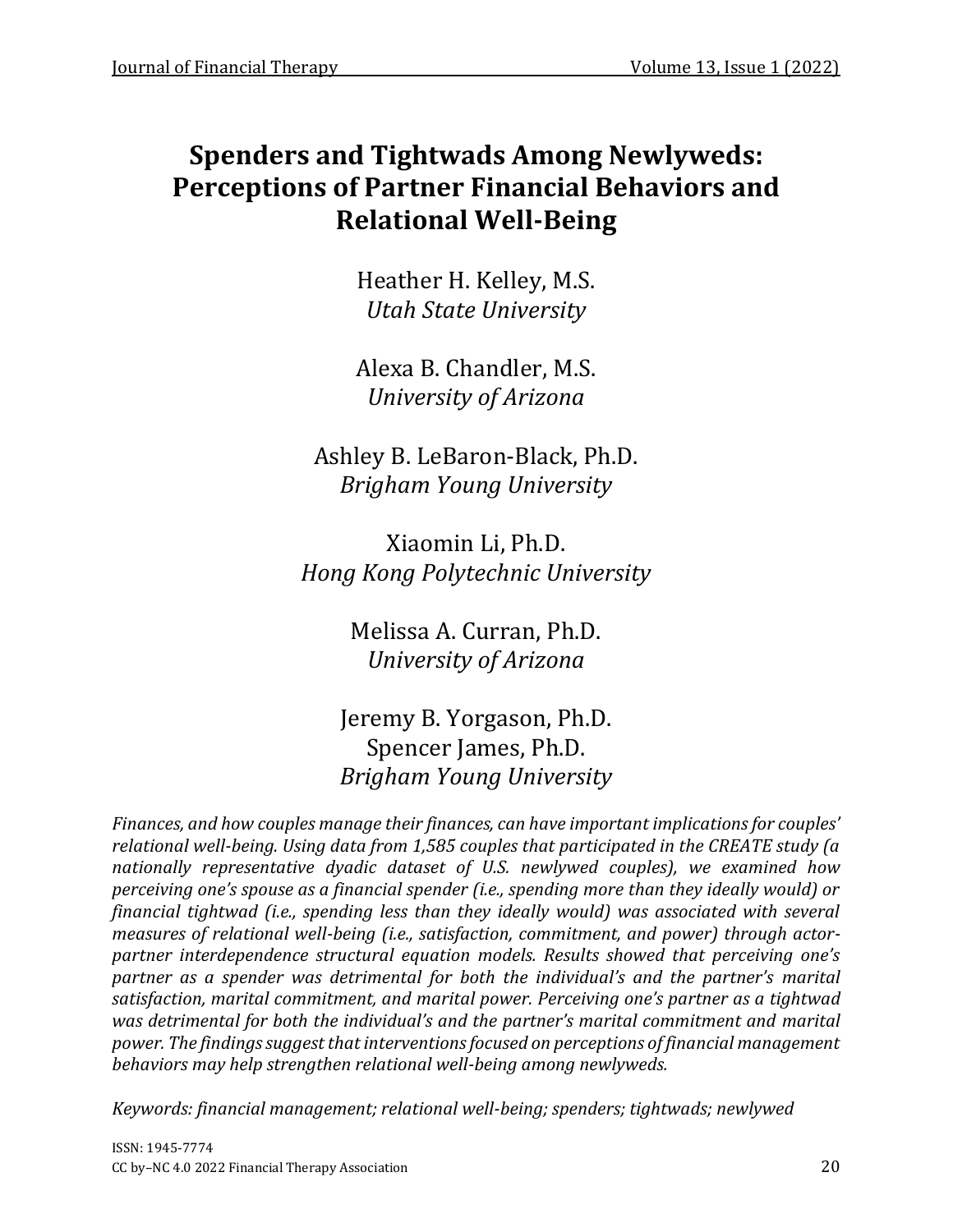Spending decisions have important implications for financial, relational, and overall well-being (Rick, 2018). Spending decisions range in importance from everyday decisions about the cost of an item when ordering at a restaurant to substantial decisions about whether to buy a house (Rick, 2018). Spending decisions also include regrets over past perceived failures in spending (e.g., going on vacation and indulgences while on vacation; Rick, 2018). In the context of these various types of spending decisions, scholars have sought to study the psychology of spending, including a focus on how spending decisions are influenced by the "pain of paying" (Prelec & Loewenstein, 1998, p. 4). The pain of paying is characterized as the psychological distress that individuals experience when contemplating (or making) a purchase, which can influence their likelihood of buying (or buying again; Prelec & Loewenstein, 1998; Rick, 2018).

However, not all individuals experience the pain of paying in the same ways. Researchers have identified two fundamental spending types—financial spenders and financial tightwads. Financial spenders are individuals who spend more than they ideally would (also referred to in some literature as *spendthrifts*). Financial tightwads are those who typically spend less than they ideally would (also referred to in the literature as *savers*; Rick et al., 2008, 2011). Rick et al. (2008) explained that spenders "experience too little pain of paying and typically spend more than they would ideally like to spend," whereas "the anticipatory pain of paying drives tightwads to spend less than they would ideally like to spend," (p. 767). While there may be slight differences in how *spender* versus *spendthrift* and *tightwad* versus *saver* are measured across studies, they seem to be similar constructs that are applied with inconsistent terminology. We view them interchangeably in our review of the literature and use the terms *spender* and *tightwad* in the current study.

Thus far, much of the discussion on spending decisions and the pain of paying has been limited to individuals. Indeed, considerable research on consumer choices assumes that decisions are usually made by individuals (Simpson et al., 2012). However, spending decisions often are shaped by relationships and influence relational outcomes. To address this gap, we use a dyadic framework of decision-making (Simpson et al., 2012) to examine relational outcomes of spending decisions and the pain of paying for both individuals *and* their relational partners (i.e., dyadic data to understand decision making). Our findings provide implications for financial counselors, financial planners, and financial and relational therapists.

## **Spenders and Tightwads in Couple Relationships**

Studies using the constructs of financial spenders and financial tightwads to understand spending decisions and the pain of paying among individuals in couple relationships are limited in number. Specifically, we found three studies of spenders and tightwads in which study participants were in romantic relationships: Rick et al. (2011), Grable et al. (2021), and Britt et al. (2017).

Rick et al. (2011) studied over 1,500 married individuals and found consistent evidence that tightwads and spendthrifts are more likely to marry one another than they are to marry someone like themselves (i.e., a significant negative correlation between spouses'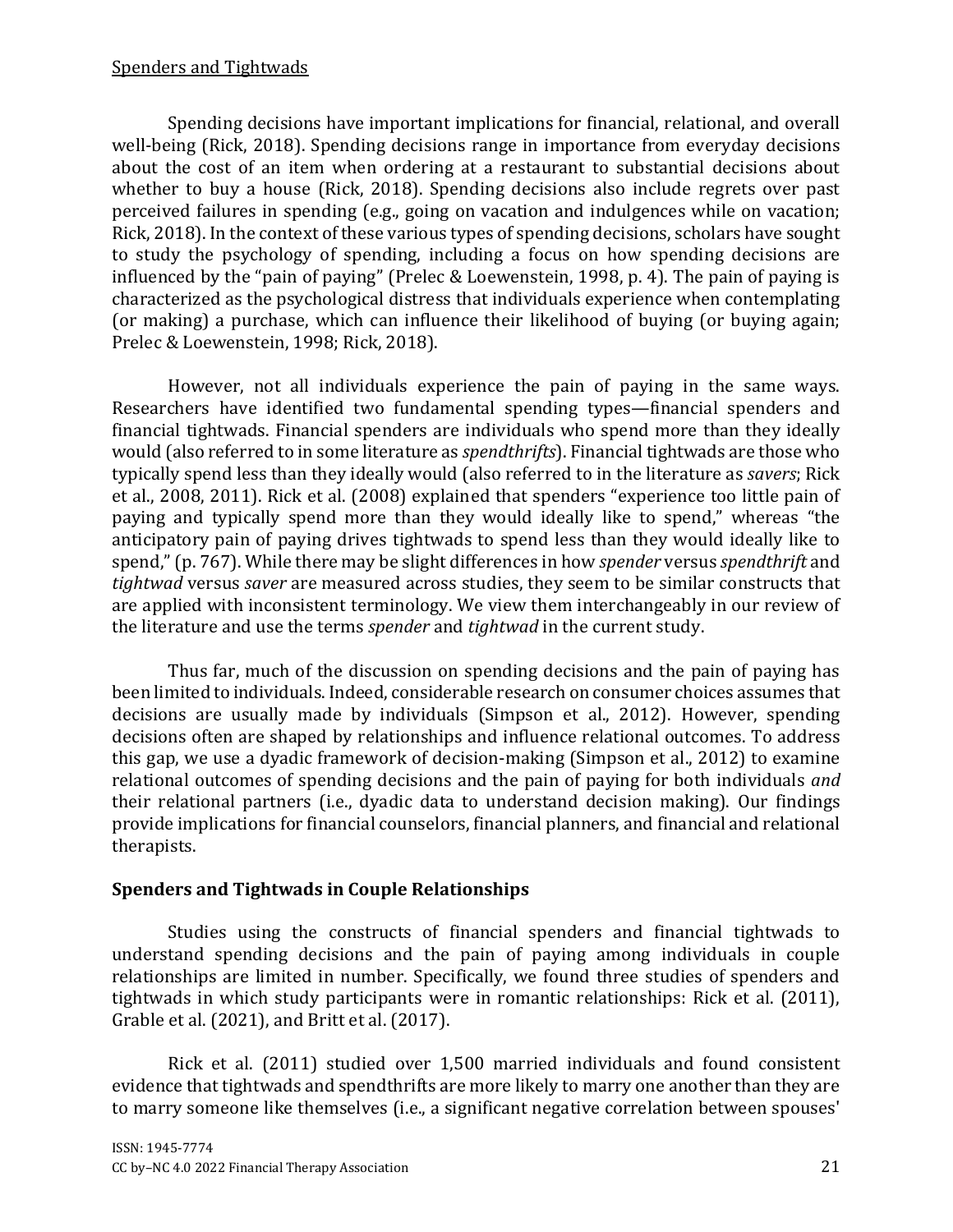tightwad-spendthrift scores). These study participants had been married for 16 years, on average. Rick et al. noted that the sample may have presented a lower estimate of initial attraction between tightwads and spenders given that the differences in spender and tightwad approaches to money management predicted lower marital quality and increased likelihood of divorce. They emphasized the need for future research to examine spenders and tightwads among newlyweds.

Grable et al. (2021) examined perceptions of a partner's spending and saving behavior and financial satisfaction in a sample of 313 adults in married or cohabiting relationships. Grable et al. found that perceiving one's partner as a spender was not associated with financial satisfaction, whereas perceiving one's partner as a saver was positively associated with the individual's own financial satisfaction. Grable et al. also investigated gender differences and found that women were more likely to perceive their partners (who in this sample were all men) as savers. However, they noted that this finding may be due, in part, to disparities in personal income and household wealth. The cohabiting or marital length for these participants was not noted. Instead, the authors stated that participants needed to be aged 18 years or older and married or cohabitating with a significant other in a romantic relationship at the time of the study. The average age of the sample was 47 years.

Britt et al. (2017) examined associations between tightwads and spenders and financial conflict for heterosexual married couples ( $N = 269$  wives and  $N = 268$  husbands). Their results demonstrate that, for both wives and husbands, perceptions that their spouse was a spender contributed to financial conflict—especially husbands perceiving their wives as spenders. In contrast, Britt et al. found that perceptions of wives or husbands as tightwads were not predictive of financial conflict. Of note, the data for this study were from both wives and husbands, and both wives' and husbands' perceptions of each other's spending (i.e., tightwads and spenders) were included in the models explaining financial conflict. These study participants had been married for 18 years, on average.

Even across these three studies, we see some key similarities and differences. For example, for both studies in which marital length was reported, individuals reported average marital lengths of 16 years (Rick et al., 2011) or 18 years (Britt et al., 2017). Interestingly, in the study by Rick et al. (2011), the authors state that "further research should also examine whether our results replicate in samples that consist exclusively of newlyweds" (p. 235) so that researchers have a better understanding of the initial attraction of tightwads and spendthrifts. Only two of the three studies examined outcomes specific to the romantic relationship (i.e., couple pairing for Rick et al., 2011; couple financial conflict for Britt et al., 2017), whereas the other study was about individual financial satisfaction (Grable et al., 2021). Finally, just one of the studies (Britt et al., 2017) included data from both wives and husbands in the same model. However, Britt et al. (2017) designed the analyses to predict husbands' reports of financial conflict and wives' reports in separate models while controlling for reports of their partner's financial management from both spouses.

Collectively, these findings suggest that spending decisions and the pain of paying for *individuals* have been documented (Prelec & Loewenstein, 1998; Rick, 2018) and that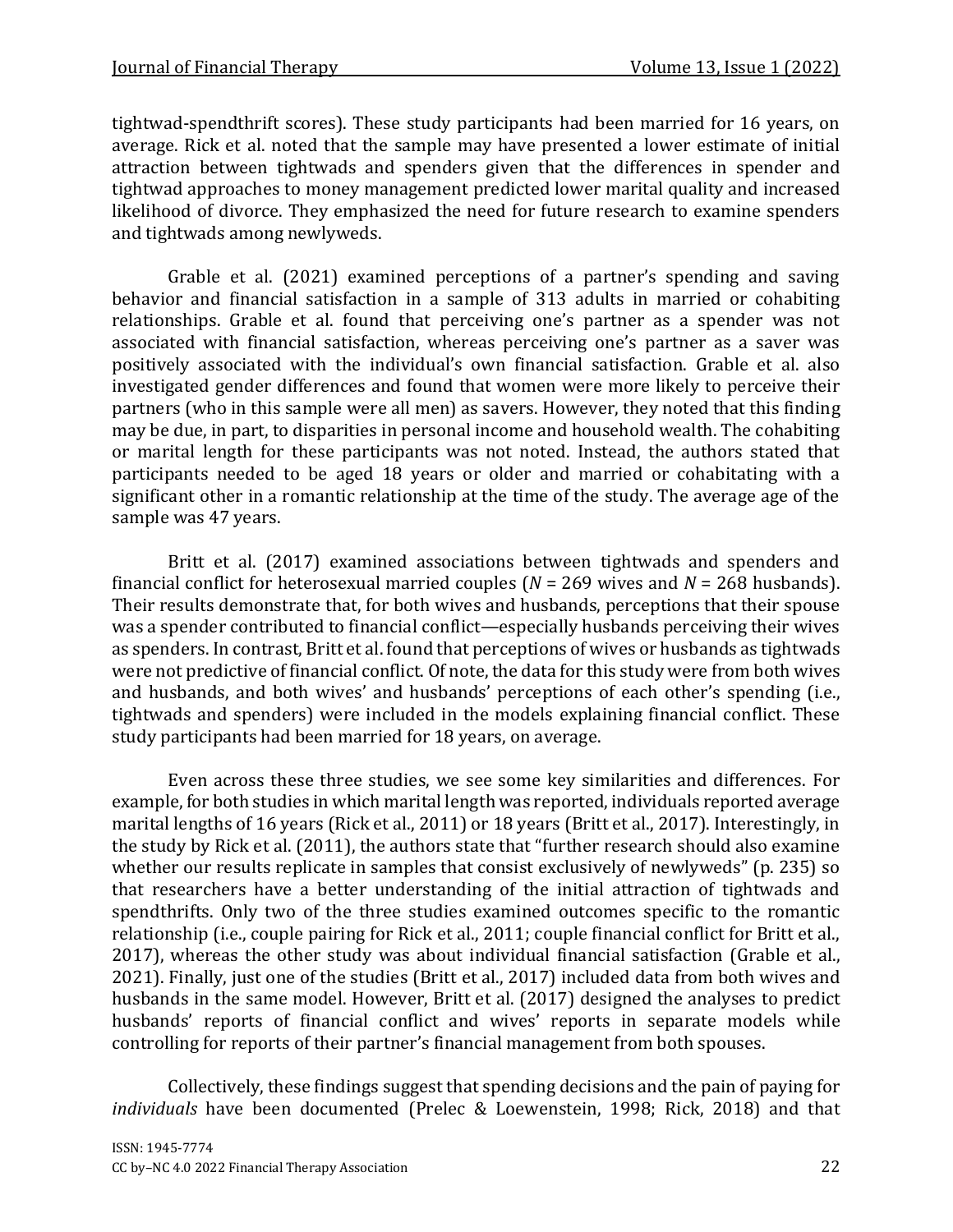perceiving one's spouse as a spender is associated with negative relational outcomes. However, there remains a need to explore the relational impact of spenders and tightwads using dyadic data (Simpson et al., 2012) from newlyweds. Specifically, using a large sample of 1,585 newlywed couples and exploring actor and partner associations between financial management and outcomes specific to the relationship—satisfaction, commitment, and power—will do much to advance the field. Like Britt et al. (2017), we examine these associations by gender to identify husbands' perceptions of wives' money management and wives' perceptions of husbands' money management. This is consistent with calls for family finance researchers to consider the role of gender in couple finance when analyzing and interpreting results (Dew, 2016; Kelley et al., 2021; LeBaron et al., 2018).

# **The Current Study**

As described above, previous studies of spenders and tightwads in couple relationships utilized samples of those in long-term marriages (average of 16 to 18 years in the studies where length of marriage was reported; Britt et al., 2017; Rick et al., 2011). Therefore, examining spending decisions for newlywed couples offers a notable extension of the research on financial spenders and tightwads. This early stage of the marital relationship is critical for partners as they navigate spending decisions both individually and as a couple. Research indicates that levels of financial integration often increase after marriage (Hiekel et al., 2014), suggesting that the newlywed stage is a transitory period in which individuals and their relational partners adapt to each other's financial influences and decisions. The couples in the current study began the study as newlyweds and had been married between four and six years at Wave 3.

In the current study, we use dyadic data from individuals and their spouses to test associations between spending decisions (i.e., the pain of paying for financial spenders and financial tightwads) and three facets of their marital relationships: satisfaction, commitment, and power. These three relational constructs are common outcome variables in studies of couple relationships (Rusbult, 1980; Simpson et al., 2012), including studies of couple finance (LeBaron et al., 2018; Li et al., 2021). While these relational outcomes are expected to be moderately correlated, it is possible that the associations between spending decisions and each of the three relational outcomes may vary, further contributing to what is known about spending decisions and relationship well-being.

The purpose of this study is to examine actor and partner associations between individuals' perceptions of their spouse as a money manager (i.e., spenders and tightwads) and three relational outcomes (i.e., marital satisfaction, marital commitment, and marital power) among newly married couples. Using an Actor-Partner Interdependence Model (APIM; Kenny, 1996) which considers both associations between husbands' and wives' own outcomes when looking at actor effects as well as associations between husbands' and wives' spouses' outcomes when looking at partner effects, we investigate the following research questions:

RQ1: Are there significant *actor* effects between an individual's perceptions of their partner's money management style and their *own* marital satisfaction, marital commitment, and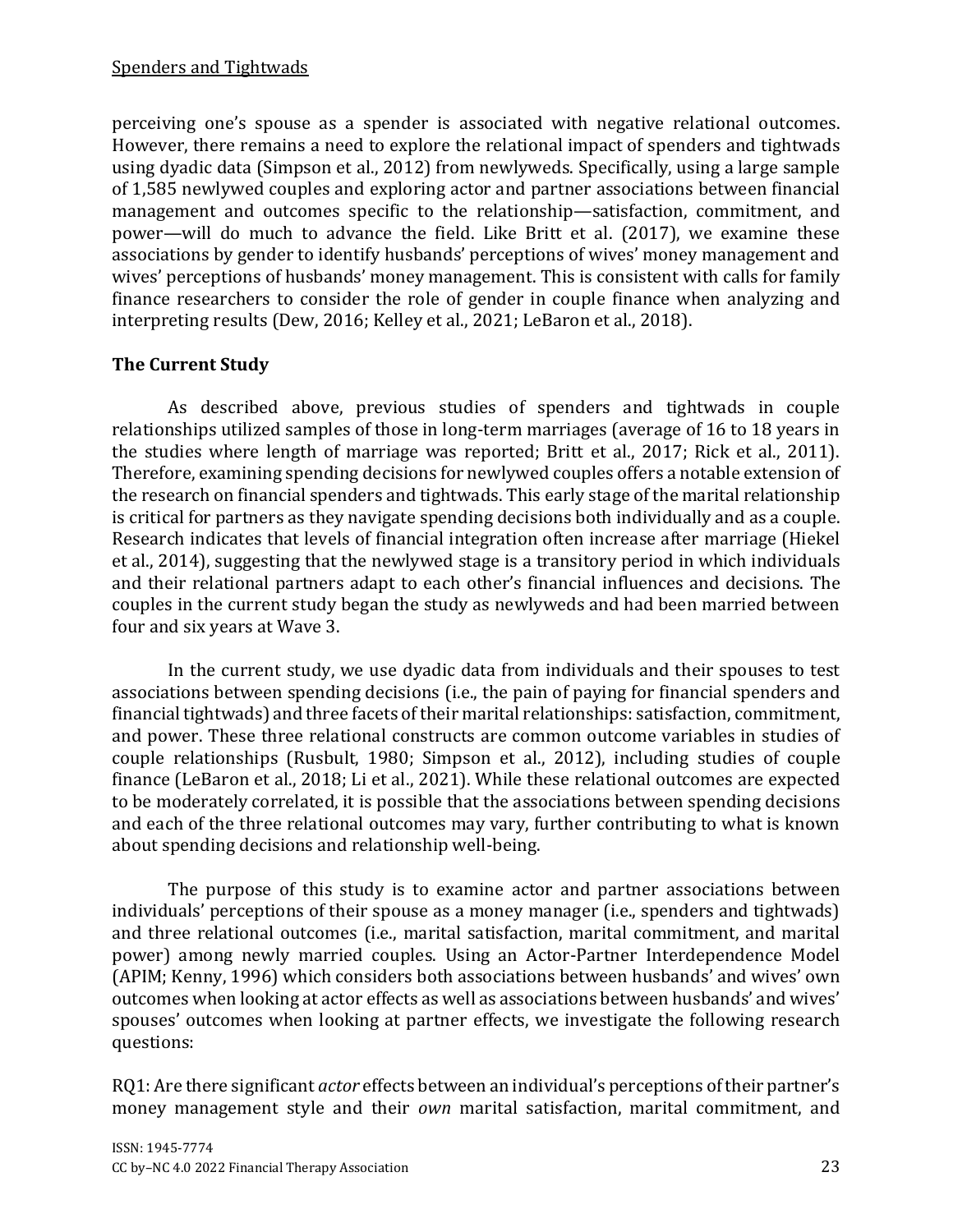marital power?

H1a: We hypothesize that for both women and men, viewing one's spouse as a *spender* will be negatively associated with one's *own* marital satisfaction, marital commitment, and marital power (i.e., significant actor effects).

H1b: We hypothesize that for both women and men, viewing one's spouse as a *tightwad* will not be associated with one's *own* marital satisfaction, marital commitment, and marital power (i.e., no significant actor effects).

RQ2: Are there significant *partner* effects between an individual's perceptions of their partner's money management style and the *partner's* marital satisfaction, marital commitment, and marital power?

H2a: We hypothesize that for both women and men, viewing one's spouse as a *spender* will be negatively associated with one's *partner's* marital satisfaction, marital commitment, and marital power (i.e., significant partner effects).

H2b: We hypothesize that for both women and men, viewing one's spouse as a *tightwad* will not be associated with one's *partner's* marital satisfaction, marital commitment, and marital power (i.e., no significant partner effects).

#### **METHOD**

#### **Sample**

Participants for this study were respondents in the Couple Relationships and Transition Experiences (CREATE) study. CREATE is a nationally representative survey of over 2,000 newly married couples, designed to measure various relational processes as well as both major and minor transitions among young couples (James et al., 2021. We utilized data from Wave 3 of the CREATE dataset, as it was the most recent wave with all our variables of interest. Data collection for Wave 3 was completed in August 2019. The study was approved by the IRB at Brigham Young University.

#### *Recruitment Process*

Participants for the study were recruited using a two-stage cluster stratification sample design, with the first stage involving a sample of counties, and the second involving a sample of recent marriages within those selected counties. Counties were selected based on a probability proportionate to size (PPS) design. In the second stage, marriage record information was used, with assistance from publicly available databases, to locate couples and invite them to participate. To be included in the sample, respondents had to (a) be married and selected into the sample frame (since some marriage applicants did not end up marrying); (b) have at least one partner between 18 and 36 years of age at the start of the study; (c) be in a first marriage for at least one of the partners in the dyad; and (d) be living within the U.S. Most couples in the study were married during 2014 (90%), with the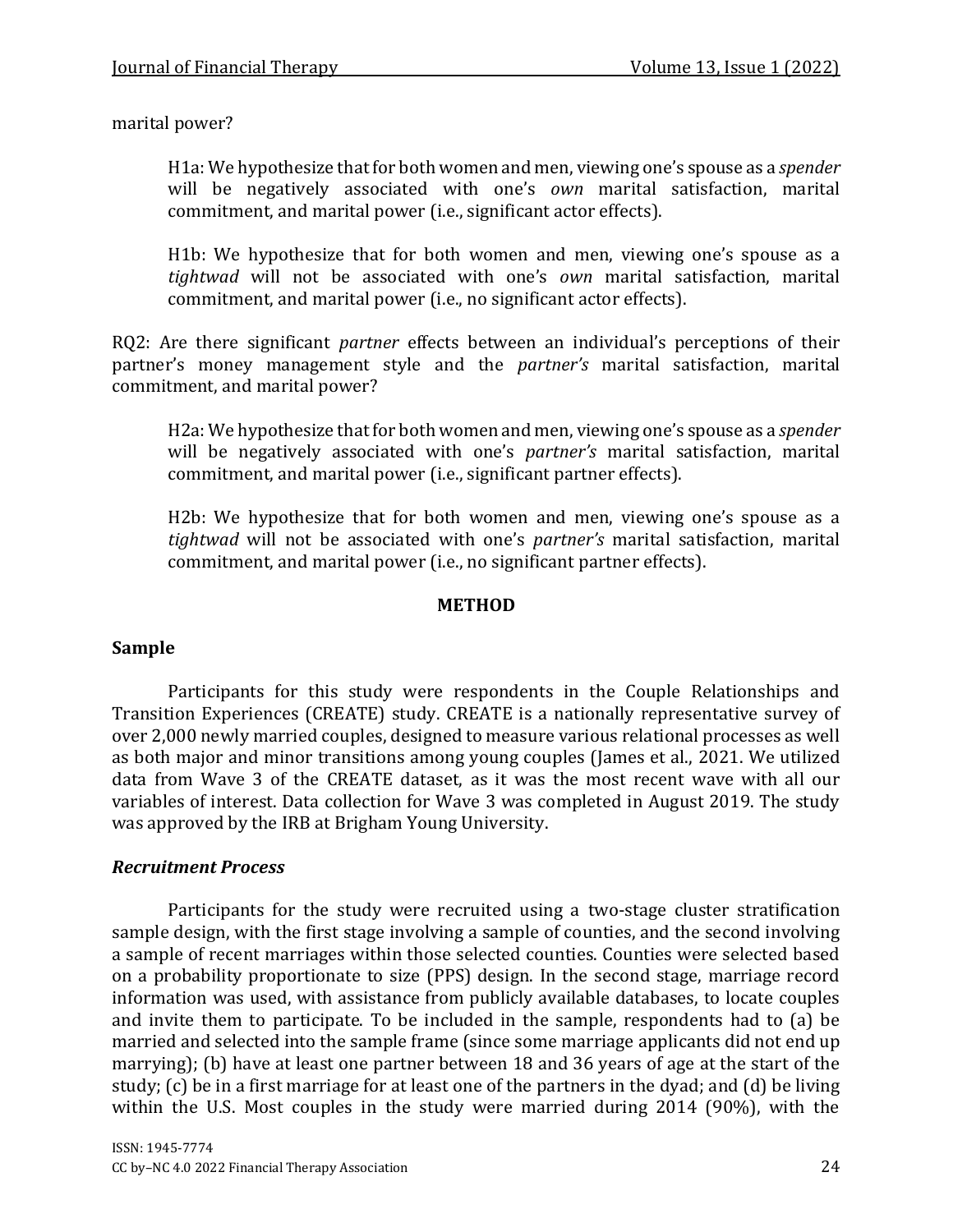remainder in 2013 (4%) and 2015 (6%). Thus, at the close of data collection for Wave 3 (August 2019), couples had been married, on average, for approximately five years.

A total of 2,181 newlywed couples were recruited for the study. Of these, 1,898 (87%) couples provided data from both members of the dyad, and 283 (13%) couples provided data from only one member of the dyad. Participating couples received a \$50.00 Visa gift card upon completing the survey.

# *Sample Characteristics*

To estimate an Actor-Partner Interdependence Model, we removed from the sample couples who were in same-gender marriages as these were indistinguishable dyads ( $n = 67$ ). Additionally, we removed couples where both partners did not complete Wave  $3 (n = 460)$ and couples who had not been continuously married ( $n = 69$ ). Treating missing data with Full Information Maximum Likelihood (FIML), the final sample size employed in this study was *N* = 1,585 heterosexual couples. Wives' mean age (measured at Wave 1) was 27.8 years, and husbands' mean age was 29.8 years. Seventy percent of the couples reported having at least one child at Wave 3. At Wave 3, 73.6% of wives and 87.1% of husbands reported currently working for pay. The mean household income was between \$70,000 to \$79,999 at Wave 3. Regarding race/ethnicity, 66% of wives identified as White, 13% as Latinx, 9% as Black, 6% as Multiracial, 5% as Asian, and 2% as Other. Among husbands, 65% identified as White, 13% as Latinx, 11% as Black, 6% as Multiracial, 3% as Asian, and 2% as Other.

## **Measures**

# *Dependent Variables*

**Marital Satisfaction**. This construct was measured using four items from the Funk and Rogge (2007) relationship scale. Respondents rated "how satisfied" they were in their relationship, "how rewarding" their relationship was, and whether they had a "warm and comfortable" relationship with their partner. These items were measured on a six-point scale ranging from 0 ("not at all") to 5 ("completely"). Respondents also indicated their "degree of happiness" in their relationship on a scale from 1 ("extremely unhappy") to 7 ("perfect"). The Cronbach's alpha reliability coefficient for this sample was .94 for wives and .93 for husbands.

**Marital Commitment.** This construct was measured using eight items from the Stanley and Markman (1992) commitment scale. Example items include: "My relationship with my partner is more important to me than almost anything else in my life" and "I want this relationship to stay strong." Respondents rated items on a seven-point scale ranging from 1 ("strongly agree") to 7 ("strongly disagree"). Three of the eight items were reversed coded so that higher scores represent greater marital commitment. The Cronbach's alpha reliability coefficient for this sample was .81 for both wives and husbands.

**Marital Power**. This construct was measured using six items from different sources (Ball et al., 1995; Crosbie-Burnett & Giles-Sims, 1991; Lindahl et al., 2004; Sagrestano et al.,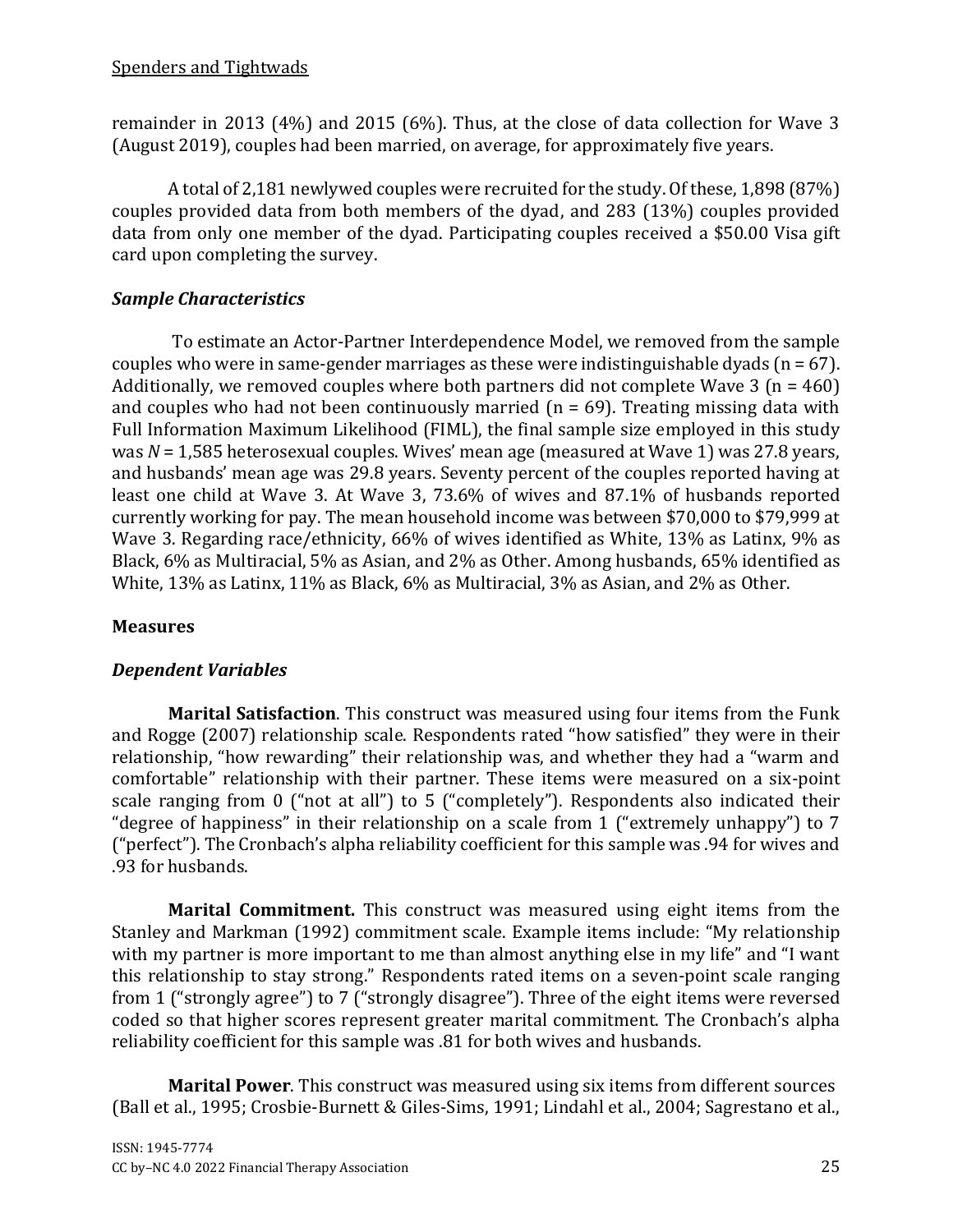1999). Example items include: "My partner tends to discount my opinion" and "When we do not agree on an issue, my partner gives me the cold shoulder." Respondents rated items on a five-point scale with responses ranging from 1 ("strongly disagree") to 5 ("strongly agree"). Four of the six items were reverse coded so that higher values represented more positive marital power. The Cronbach's alpha reliability coefficient for this sample was .87 for wives and .84 for husbands.

## *Independent Variables*

**Spender**. This construct was measured using two items assessing the degree to which individuals perceived their partner as a spender. The items were "My partner makes purchases that are too expensive for our budget" and "My partner's spending habits put a strain on our finances." The latter question was used by Britt et al. (2017) to measure the spender construct. Responses were on a six-point scale ranging from 1 ("very strongly disagree") to 6 ("very strongly agree"). Higher scores indicate a greater perception of one's spouse as a spender. The Spearman-Brown coefficient for the two items for this sample was .77 for wives and .75 for husbands.

**Tightwad**. This construct was measured using two items assessing the degree to which individuals perceived their partner as a tightwad. The items were "My partner is too controlling with our finances" and "My partner is too tight with our finances." The latter question was used by Britt et al. (2017) to measure the tightwad construct. Responses were on a six-point scale ranging from 1 ("very strongly disagree") to 6 ("very strongly agree"). Higher scores indicate a greater perception of one's spouse as a tightwad. The Spearman-Brown coefficient for the two items for this sample was .68 for both wives and husbands.

## *Control Variables*

Control variables were regressed onto our outcome variables (i.e., semi-partial covariates) and included race, age, education, whether participants had children, whether the individual was currently working for pay, and current household income. Race and age were measured at Wave 1, while the other variables were measured at Wave 3. For race, we created a dichotomous dummy variable  $(0 = White; 1 = Other)$ . Age was a continuous variable that ranged from 16-63 years old. Education was measured on a 7-point scale (1 = less than high school; 7 = advanced degree). Whether participants had children was coded as a dichotomous variable  $(0 = no$  children;  $1 = at$  least one child) as was currently working for pay  $(0 = no; 1 = yes)$ . Household income was measured by individuals selecting one of 16 response options that ranged from \$0-9,999 to over \$150,000. **Data Analysis** 

We calculated bivariate correlations among our variables of interest (see Table 1). We then tested several models using structural equation modeling (SEM) in Mplus 8.3 (Muthén & Muthén, 2019). We first tested a measurement model to assess model fit and measure factor loadings for our latent variables: spender, tightwad, marital satisfaction, marital commitment, and marital power (see Table 2). We did this by modeling a confirmatory factor analysis (CFA) to assess model fit. As we only had two observed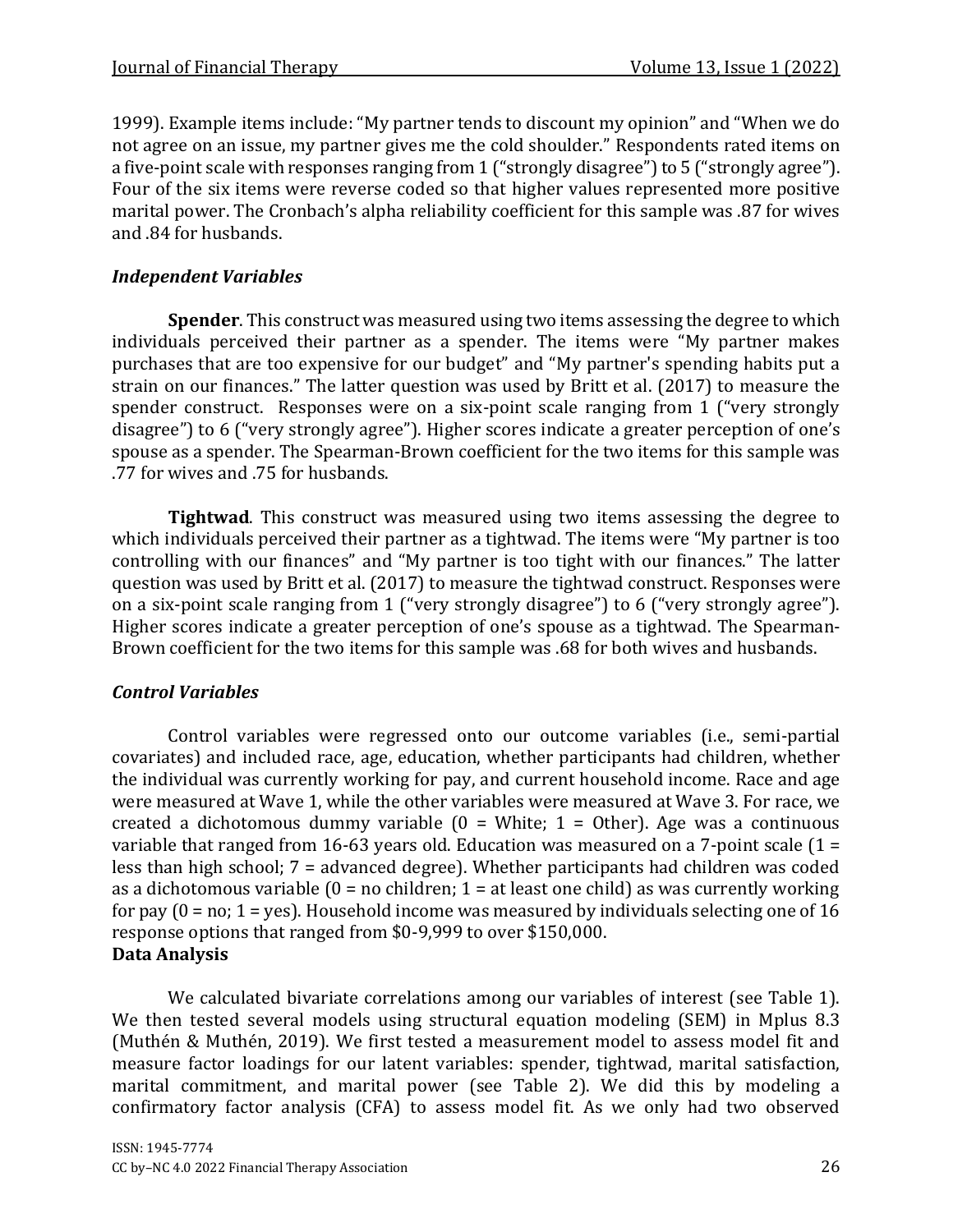variables for the constructs of spender and tightwad, respectively, we constrained the variance of the items for each construct to be equal to protect the stability of the latent measure and to ensure that each latent construct was properly identified (Kline, 2015). Additional models were estimated for each of the five latent variables to assess measurement invariance between the wives' and husbands' responses.

## **Table 1.**

#### *Bivariate Correlations*

|    | Variable                       | $\mathbf 1$ | $\overline{2}$           | 3          | $\overline{4}$ | 5        | 6        | 7        | 8             | 9      |
|----|--------------------------------|-------------|--------------------------|------------|----------------|----------|----------|----------|---------------|--------|
| 1  | W Spender                      | $- -$       |                          |            |                |          |          |          |               |        |
| 2  | H Spender                      | $.206**$    | $\overline{\phantom{a}}$ |            |                |          |          |          |               |        |
| 3  | W Tightwad                     | .475**      | $.327**$                 | --         |                |          |          |          |               |        |
| 4  | H Tightwad                     | $.396**$    | .435**                   | .075       | --             |          |          |          |               |        |
| 5  | W Relationship<br>Satisfaction | $-0.387**$  | $-0.280**$               | $-0.278**$ | $-0.206**$     | --       |          |          |               |        |
| 6  | H Relationship<br>Satisfaction | $-242**$    | $-412**$                 | $-231**$   | $-0.243**$     | $.678**$ |          |          |               |        |
| 7  | W Commitment                   | $-0.242**$  | $-224**$                 | $-0.244**$ | $-162**$       | $.740**$ | $.542**$ | $- -$    |               |        |
| 8  | H Commitment                   | $-165**$    | $-311**$                 | $-0.215**$ | $-0.242**$     | $.494**$ | $.727**$ | $.531**$ | $\sim$ $\sim$ |        |
| 9  | W Power                        | $-470**$    | $-307**$                 | $-372**$   | $-224**$       | $.798**$ | $.561**$ | $.586**$ | $.437*$       | $- -$  |
| 10 | H Power                        | $-269**$    | $-465**$                 | $-0.266**$ | $-387**$       | $.548**$ | $.767**$ | $.429**$ | $.534**$      | .583** |

 $*_{p}$  < .05, \*\*p<.01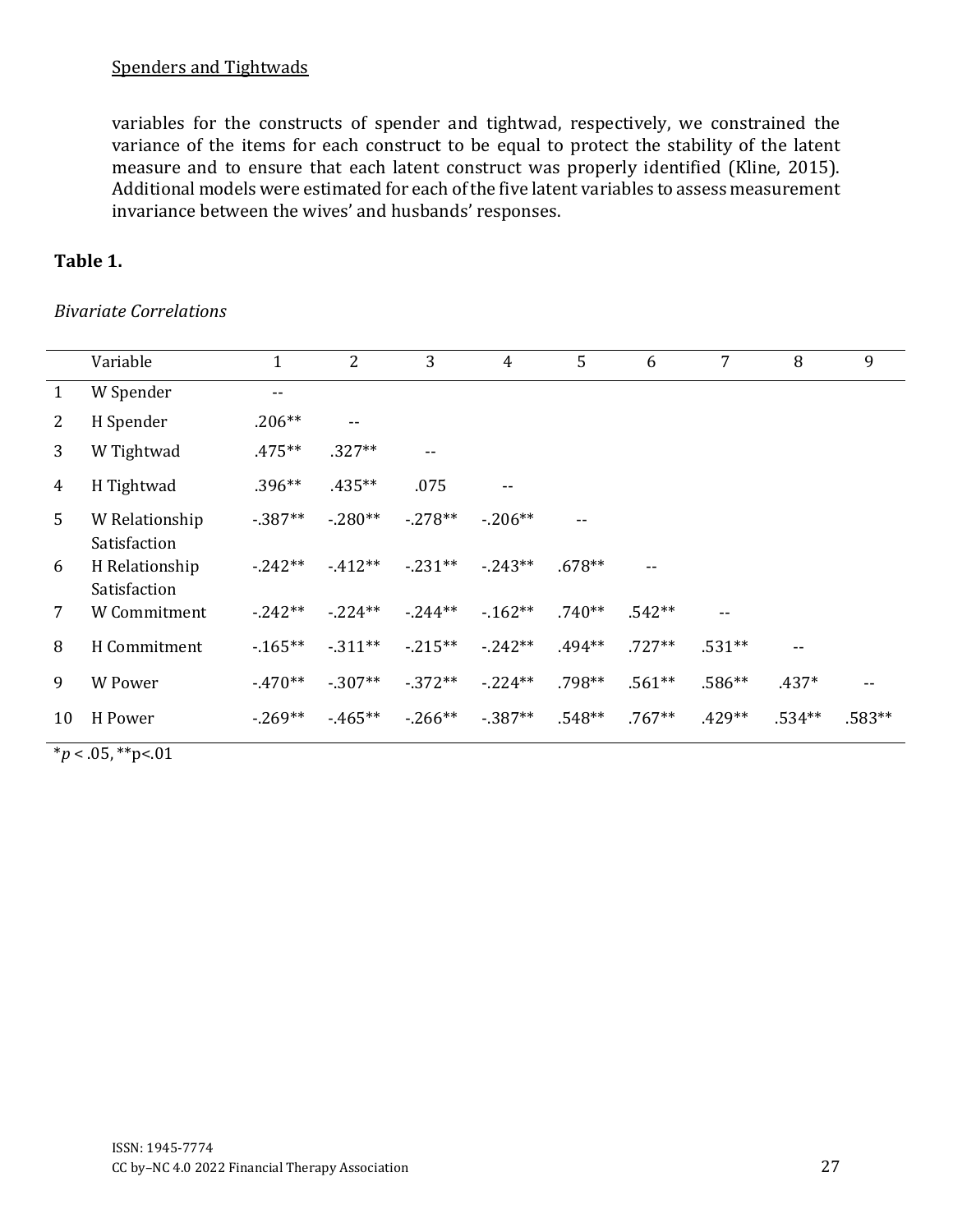# **Table 2.**

*Factor Loadings for Latent Variables*

| Items                                                                         | Wife | Husband |
|-------------------------------------------------------------------------------|------|---------|
| <b>Spender</b>                                                                |      |         |
| My partner makes purchases that are too expensive for our budget.             | .798 | .803    |
| My partner's spending habits put a strain on our finances.                    | .911 | .921    |
| <b>Tightwad</b>                                                               |      |         |
| My partner is too tight with our finances.                                    | .761 | .760    |
| My partner is too controlling with our finances.                              | .848 | .885    |
| <b>Relationship Satisfaction</b>                                              |      |         |
| In general, how satisfied are you with your relationship?                     | .905 | .883    |
| How rewarding is your relationship with your partner?                         | .899 | .896    |
| I have a warm and comfortable relationship with my partner.                   | .899 | .887    |
| Please select the answer that describes the happiness of your relationship.   | .852 | .766    |
| <b>Marital Commitment</b>                                                     |      |         |
| My relationship with my partner is more important to me than almost anything. | .761 | .780    |
| I want this relationship to stay strong.                                      | .803 | .830    |
| I like to think of my partner and myself in terms of "us" and "we."           | .792 | .793    |
| I think a lot about what it would be like to be married to someone else. (RC) | .417 | .439    |
| I may not want to be with my partner a few years from now. (RC)               | .551 | .514    |
| It can be personally fulfilling to give up something for my partner.          | .426 | .483    |
| I get satisfaction out of doing things for my partner.                        | .514 | .583    |
| <b>Marital Power</b>                                                          |      |         |
| My partner tends to discount my opinion. (RC)                                 | .788 | .800    |
| My partner does not listen to me. (RC)                                        | .804 | .836    |
| My partner often refuses to talk about problems with me when I want to. (RC)  | .752 | .691    |
| When we disagree, my partner gives me the cold shoulder. (RC)                 | .709 | .719    |
| I feel free to express my opinion about issues in our relationship.           | .504 | .429    |
| My partner and I talk about problems until we both agree on a solution.       | .618 | .525    |

*Note*. Some questions are slightly modified from their original form for brevity. RC signifies that the item was reverse-coded.

We continued to use SEM in Mplus to create a structural model that measured the associations between perceiving one's spouse as a spender or as a tightwad and each spouse's reports of marital satisfaction, marital commitment, and marital power (see Figure 1). Because we used dyadic and interdependent data, we accounted for both actor and partner effects (Kenny, 1996) by using an Actor-Partner Interdependence Model (APIM; Cook & Kenny, 2005). An APIM addresses the interdependent nature of dyadic data by placing both partners together in the same model and assuming that the predictor variables are associated with both the individual's outcomes, referred to as the actor effect, and the partner's outcomes, referred to as the partner effect.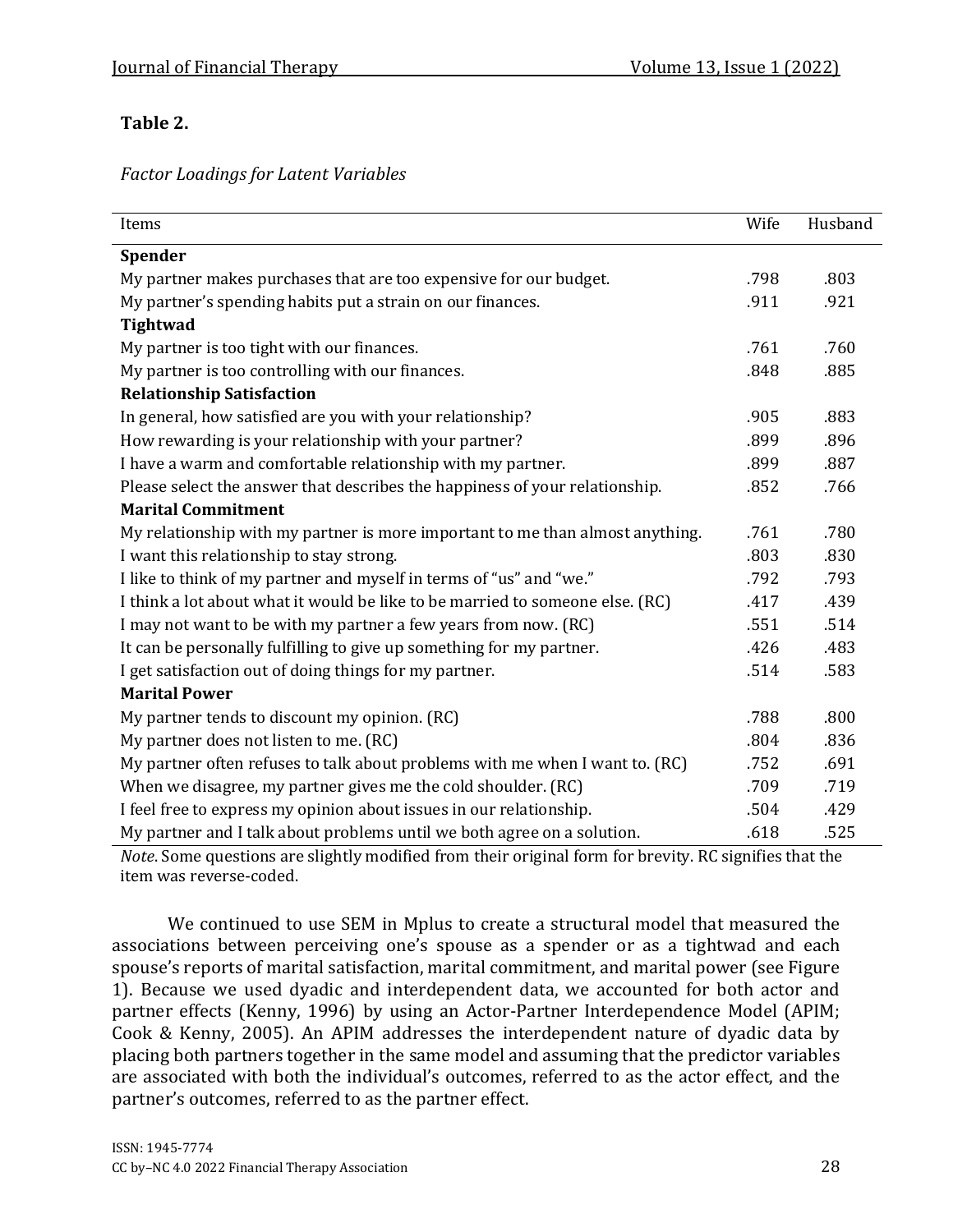## **Figure 1.**

## *Structural Model*



*Note.* Control variables included race, age, education, whether participants had children, whether the individual was currently working for pay, and current household income.

#### **RESULTS**

#### **Bivariate Correlations**

Bivariate correlations are in Table 1. For both wives and husbands, perceiving one's spouse as a spender was positively correlated with perceiving one's spouse as a tightwad (*p*  < .01). Bivariate correlations also revealed significant negative correlations between wives' and husbands' perceptions of their spouse as a spender and their own marital satisfaction, marital commitment, and marital power (*p* < .01). We found significant partner associations in the same direction ( $p < .01$ ). There were also significant negative associations between wives' and husbands' perceptions of their spouse as a tightwad and their own marital satisfaction, marital commitment, and marital power (*p* < .01). We found significant partner associations in the same direction (*p* < .01).

#### **Measurement Model**

We constructed the measurement model before testing the research questions. Findings from the measurement model indicated that factor loadings were all above .40 (see Table 2), except for one observed variable measuring marital commitment, which was below .40 for both wives and husbands. This variable asked about willingness to give something up for one's partner. As the item may be more reflective of willingness to make sacrifices than marital commitment, it was removed from the analysis. In fitting the model, we consulted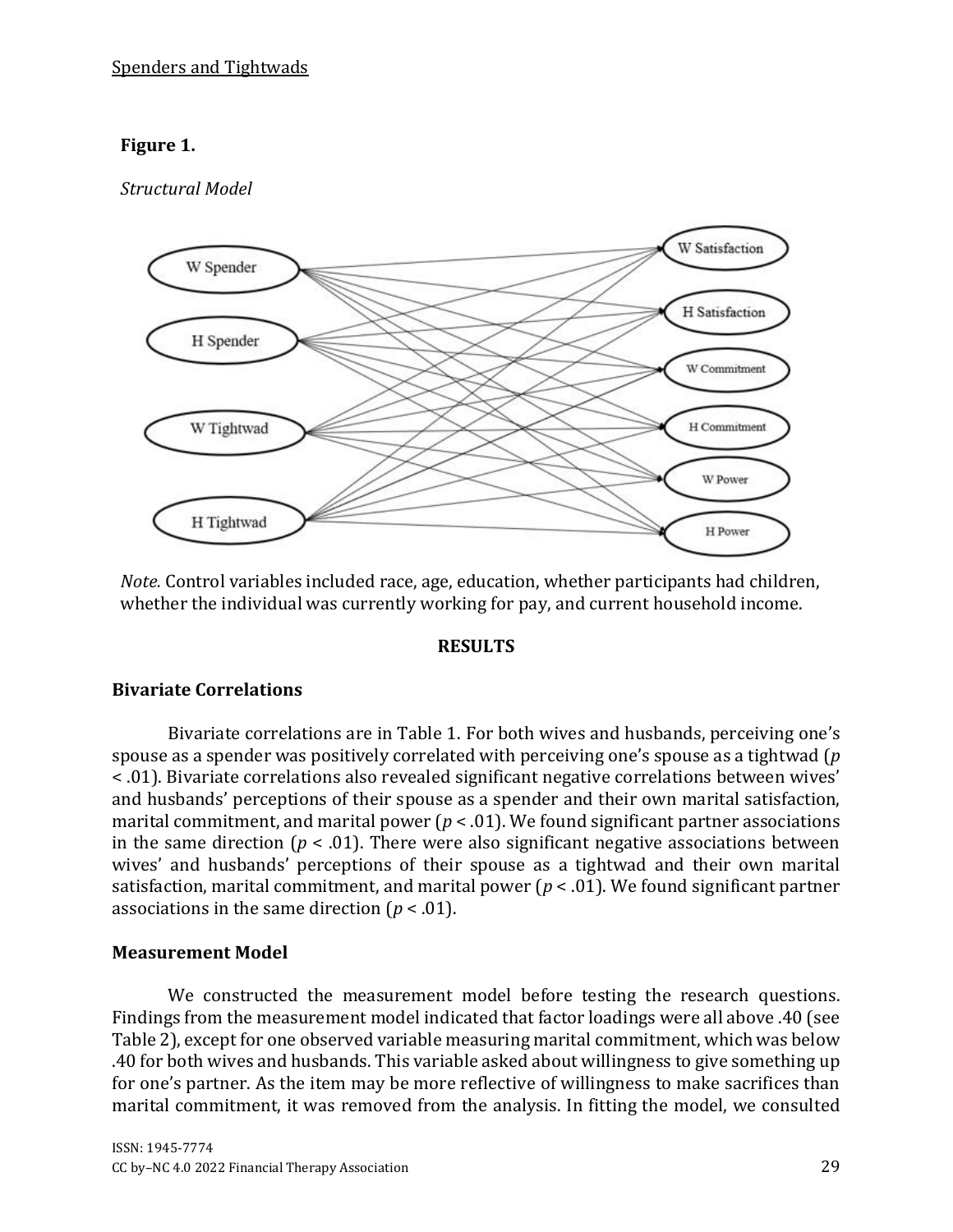the modification indices and noticed that several latent variable measures had a high modification index (over 100). After consulting the variables, we chose to correlate the residuals of several observed variables where it made conceptual sense. The resulting model fit the data well based on conventional cut-off values for several model fit indices, including χ <sup>2</sup> (1310) = 3069.564, *p* < .001, CFI = .941, TFI = .936, RMSEA = .029, and SRMR = .061. Model fit was considered acceptable with a CFI > .90 and a RMSEA < .08 (Little, 2013).

We assessed measurement invariance between wives' and husbands' responses by measuring the change in CFI as additional constraints were imposed. Based on the CFI decreasing by less than .01 as additional constraints were imposed (Kline, 2015), we established scalar invariance for the constructs of spender, tightwad, and marital commitment. We established only metric invariance for marital power and configural invariance for marital satisfaction (see Table 3). This suggests that there may be differences in the meanings the women and men in our sample ascribe to the questions we used to assess marital satisfaction and marital power (Fitzpatrick et al., 2016). As such, we should be cautious in our interpretation of gender differences regarding these constructs.

## **Table 3.**

|  | CFI by Variable to Show Measurement Invariance Between Wives and Husbands |  |  |  |
|--|---------------------------------------------------------------------------|--|--|--|
|--|---------------------------------------------------------------------------|--|--|--|

| <b>Variable</b>             | Configural | <b>Metric</b> | <b>Scalar</b> |
|-----------------------------|------------|---------------|---------------|
| Spender                     |            |               | 0.993         |
| Tightwad                    | 1          |               | 1             |
| <b>Marital Satisfaction</b> | 0.984      | .962          | .961          |
| <b>Marital Commitment</b>   | 0.978      | 0.977         | 0.972         |
| <b>Marital Power</b>        | 0.984      | 0.983         | 0.969         |

#### **Structural Model**

To test the hypotheses, we estimated a structural model with perceptions of one's spouse as a spender or as a tightwad predicting marital satisfaction, marital commitment, and marital power (see Figure 2). The model had adequate fit to the data  $(\chi^2(1166))$  = 2190.654, *p* <.001, CFI = .959, TLI = .9652, RMSEA = .024, SRMR = .044). The model explained 12-29% of the variance in wives' relationship outcomes (marital satisfaction  $r^2$  = .202; marital commitment  $r^2$  = .124; marital power  $r^2$  = .291) and 13-28% of the variance in the husbands' relationship outcomes (marital satisfaction  $r^2$  = .199; marital commitment  $r^2$  = .130; marital power  $r^2$  = .283). To test for gender differences, we estimated another model in which we constrained wives' and husbands' actor paths to be equal in addition to constraining wives' and husbands' partner paths to be equal. These constraints did not make the model fit significantly worse (χ*2*(12) = 15.827, *p* > .10), suggesting no significant gender differences overall.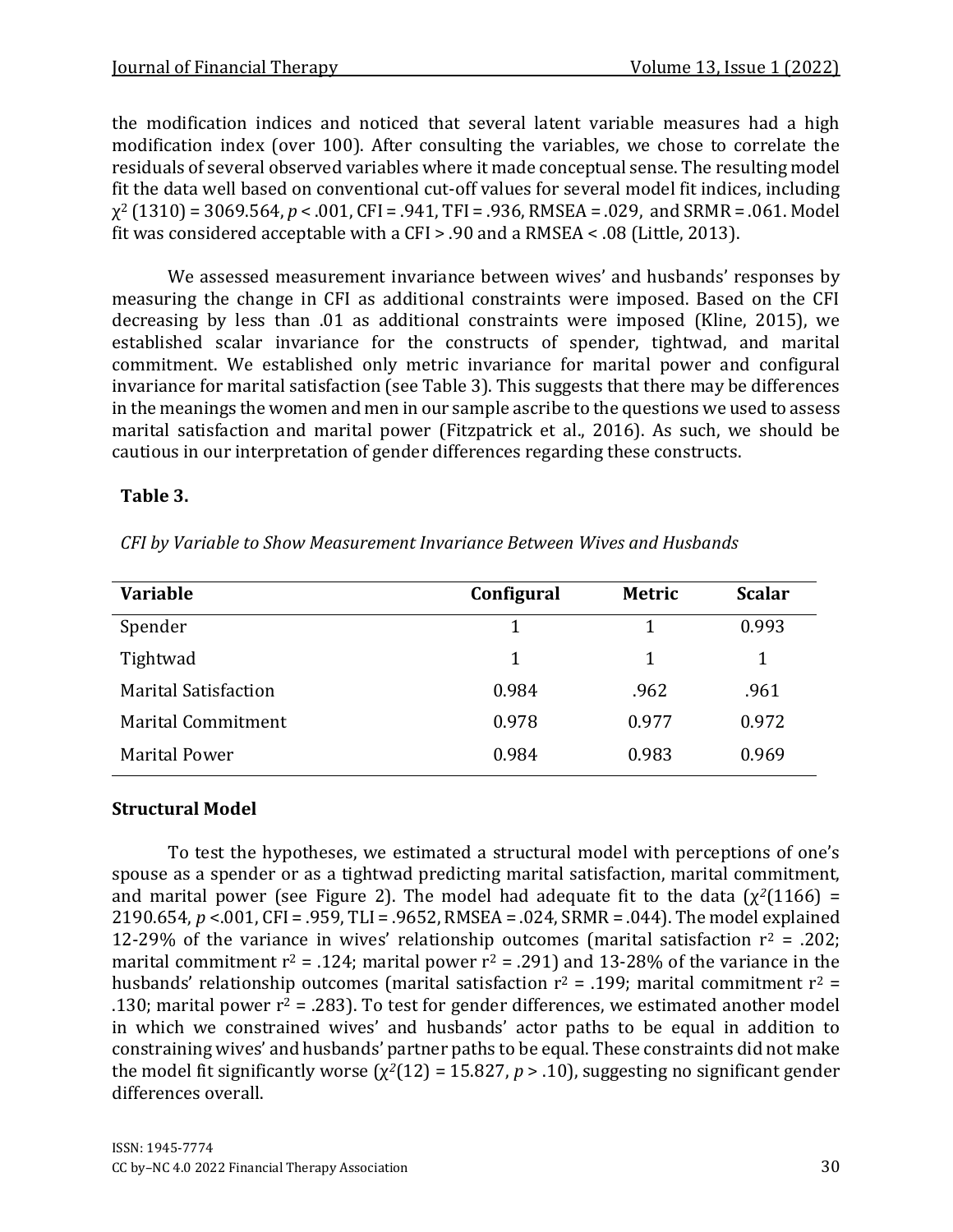## **Figure 2.**

#### *Significant Actor and Partner Pathways*



*Note.* We controlled for race, age, education, whether participants had children, whether the individual was currently working for pay, and current household income. Women's report of household income was significantly associated with their own marital satisfaction ( $p = .037$ ), marital commitment ( $p = .006$ ), and marital power ( $p = .007$ ). Women who reported not currently working for pay also reported significantly lower marital commitment (*p* = .039). No other significant associations were identified at the *p* < .05 level.

#### *Actor Paths*

In addressing RQ1, the results indicated that both wives' and husbands' perceptions of their spouse as a spender had significant adverse effects on their own reports of marital satisfaction (β<sup>w</sup> = -.320, *p* < .001; β<sup>h</sup> = -.342, *p* < .001), marital commitment (β<sup>w</sup> = -.133, *p* > .001; β<sup>h</sup> = -.197, *p* < .001), and marital power (β<sup>w</sup> = -.366, *p* < .001; β<sup>h</sup> = -.312, *p* < .001), supporting H1a. In other words, perceiving one's spouse as a spender was negatively associated with marital satisfaction, marital commitment, and marital power for both wives and husbands. While neither wives' nor husbands' perceptions of their spouse as a tightwad had significant effects on their reported marital satisfaction, such perceptions were significantly negatively associated with their reports of marital commitment (β<sup>w</sup> = -.122, *p* = .021; β<sub>h</sub> = -.144, *p* = .004) and marital power (β<sub>w</sub> = -.130, *p* = .009; β<sub>h</sub> = -.220, *p* < .001),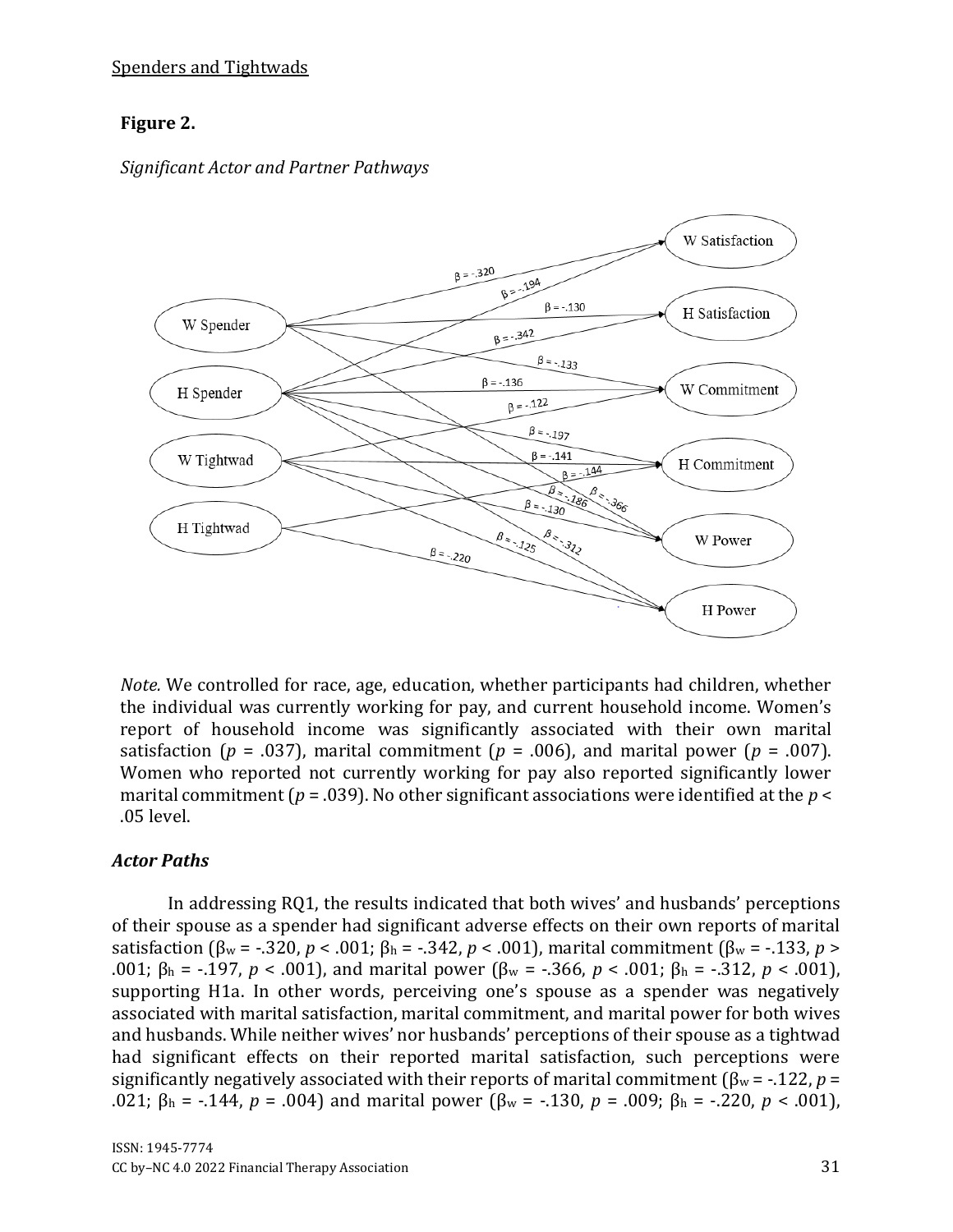providing only partial support for H1b. Thus, perceiving one's spouse as a tightwad was negatively associated with marital commitment and marital power (see Figure 2). When looking at gender, we note that there were no gender differences in the significant actor pathways between perceptions of spouse's money management styles and marital outcomes.

## *Partner Paths*

In addressing RQ2, we found significant partner effects between wives' perceptions of their husbands as a spender and husbands' marital satisfaction (β = -.130, *p* = .004) as well as between husbands' perceptions of their wives as a spender and wives' marital satisfaction  $(\beta = -194, p < .001)$ . However, we did not find any significant partner effects between perceiving one's spouse as a tightwad and marital satisfaction. Regarding marital commitment, we found that wives' perceiving their husbands as a tightwad was negatively associated with husbands' marital commitment (β = -.141, *p* = .004). In contrast, husbands' perceiving their wives as a spender was negatively associated with wives' marital commitment (β = -.136, *p* = .002). Similarly, significant partner effects were found between wives' perceptions of their husbands as a tightwad and husbands' marital power ( $\beta$  = -.125,  $p = .021$  and between husbands' perceptions of their wives as a spender and wives' marital power (β =  $-186$ , *p* < .001; see Figure 2). The results provide only partial support for H2a and H2b. When looking at gender, we note that while there were no gender differences in the significant partner pathways between perceptions of money management styles and marital satisfaction, there were several gender differences in the significant partner pathways for marital commitment and marital power.

#### **DISCUSSION**

In the present study, we examined how couples' perceptions of their spouse as a financial spender or as a financial tightwad were associated with marital satisfaction, marital commitment, and marital power using actor-partner interdependence and structural equation modeling. The results suggested that wives' and husbands' perceptions of their spouse as a spender were negatively associated with their own and their partner's marital satisfaction. However, perceiving one's partner as a tightwad was not significantly associated with marital satisfaction for either wives or husbands.

For marital commitment, wives' perception of their husbands as a spender was only negatively associated with their own marital commitment. In contrast, husbands' perception of their wives as a spender was negatively associated with both their own and their wives' reports of marital commitment. Conversely, husbands' perception of their wives as a tightwad was only negatively associated with their own marital commitment, whereas wives' perception of their husbands as a tightwad was negatively associated with both their own and their husbands' reports of marital commitment.

Similarly, for marital power, wives' perception of their husbands as a spender was only negatively associated with their own marital power, whereas husbands' perception of their wives as a spender was negatively associated with both their own and their wives'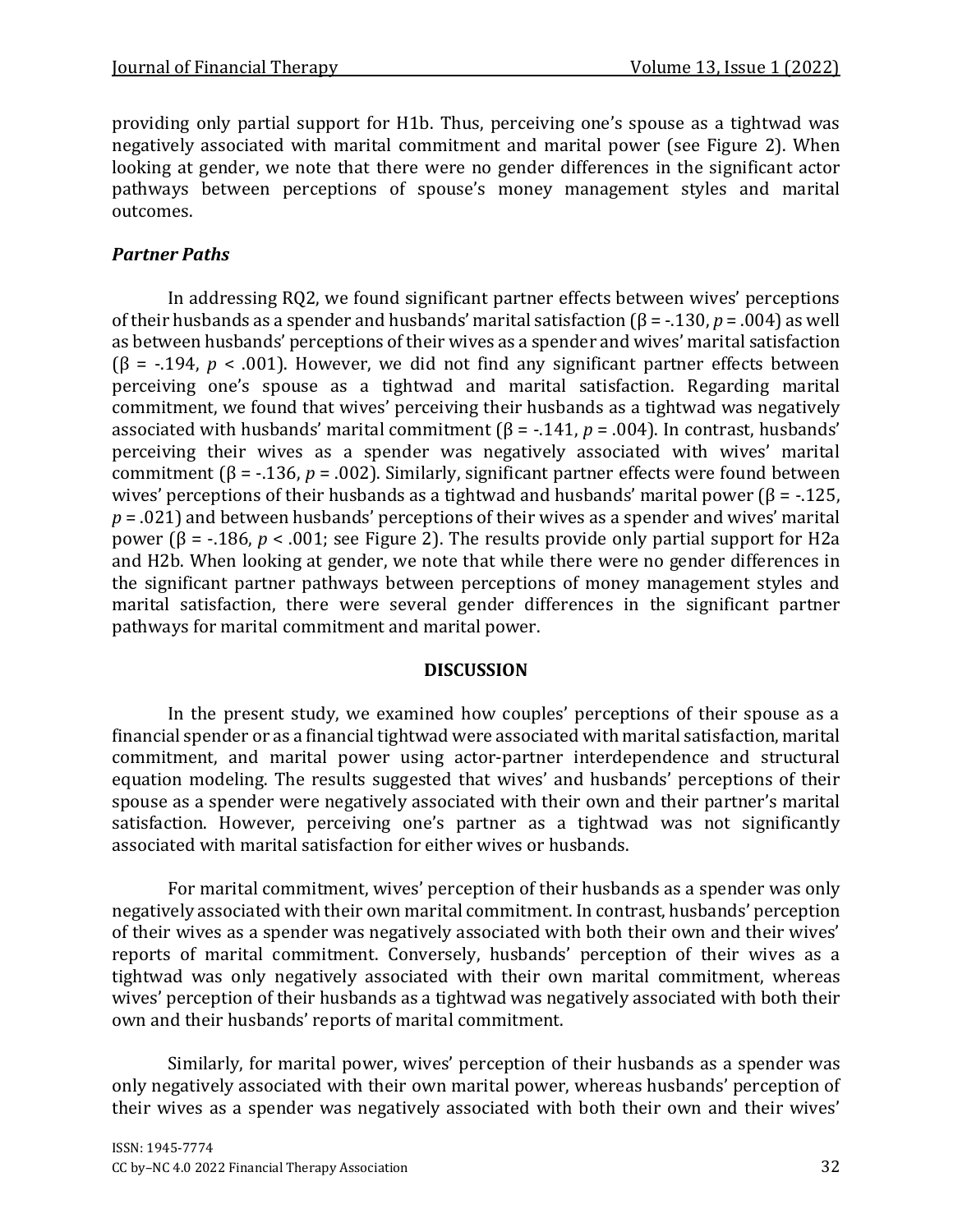reports of marital power. We again see an inverse pattern here, where husbands' perception of their wives as a tightwad was only negatively associated with their own marital power, whereas wives' perception of their husbands as a tightwad was negatively associated with both their own and their husbands' reports of marital power.

Examining whether significant pathways differed by gender, we found no differences in the significant actor pathways but found several differences in the significant partner pathways. Specifically, while we found significant pathways between wives' perceptions of their husbands as tightwads and husbands' marital commitment, the pathway between husbands' perceptions of their wives as a tightwad and wives' marital commitment was not significant. Further, while we found significant pathways between husbands' perceptions of their wives as a spender and wives' marital commitment, the pathway between wives' perceptions of their husbands as spenders and husbands' marital commitment was not significant. The same pattern of results was observed for marital power.

These findings suggest that how an individual perceives their partner's money management behaviors is associated with both their own and their partner's relational wellbeing (Britt et al., 2017). Additionally, these findings support a gender perspective that encourages researchers to empirically test for gender inequalities with gender conceptualized as an organized system of power imbalances and inequality that emanates from social institution systems (Few-Demo & Allen, 2020). By examining these associations for wives and husbands in the same analytical model, we can see that associations between perceptions of one's spouse as a spender or tightwad and marital satisfaction, marital commitment, and marital power sometimes differ by gender.

One interesting finding to highlight is that perceiving one's spouse as a spender was positively correlated with perceiving them as a tightwad (see Table 1). While this finding may suggest that some of the more extreme ratings tend to cluster together, it may also suggest that the way an individual perceives their spouse's money management style may be just as much, or more, about their perceptions of their *own* control over their money management. Following this line of reasoning, perceiving one's spouse as a tightwad may be associated with a feeling of their partner being in control of their finances, whereas perceiving one's spouse as a spender may be associated with an overall lack of control over their finances. This may explain why more significant pathways were found between perceiving one's spouse as a spender than perceiving one's spouse as a tightwad. Future research should investigate the role that feeling in or out of control over one's financial situation might play in relational well-being. Further, while past research has often treated marital power as a mediator or moderator between various constructs and relational wellbeing (LeBaron et al., 2019), from a feminist lens and given the importance of equality in relationships (Leonhardt et al., 2020), it can be argued that an individual's perception of their power in a relationship is a salient measure of their relational well-being. As such, and as supported by our results, relational power is not only a pathway for relational well-being, but it is also a vital aspect of couples' relational well-being.

Lastly, in line with Rick and colleagues' (2011) call for research on spenders and tightwads among newly married couples, we investigated these constructs among couples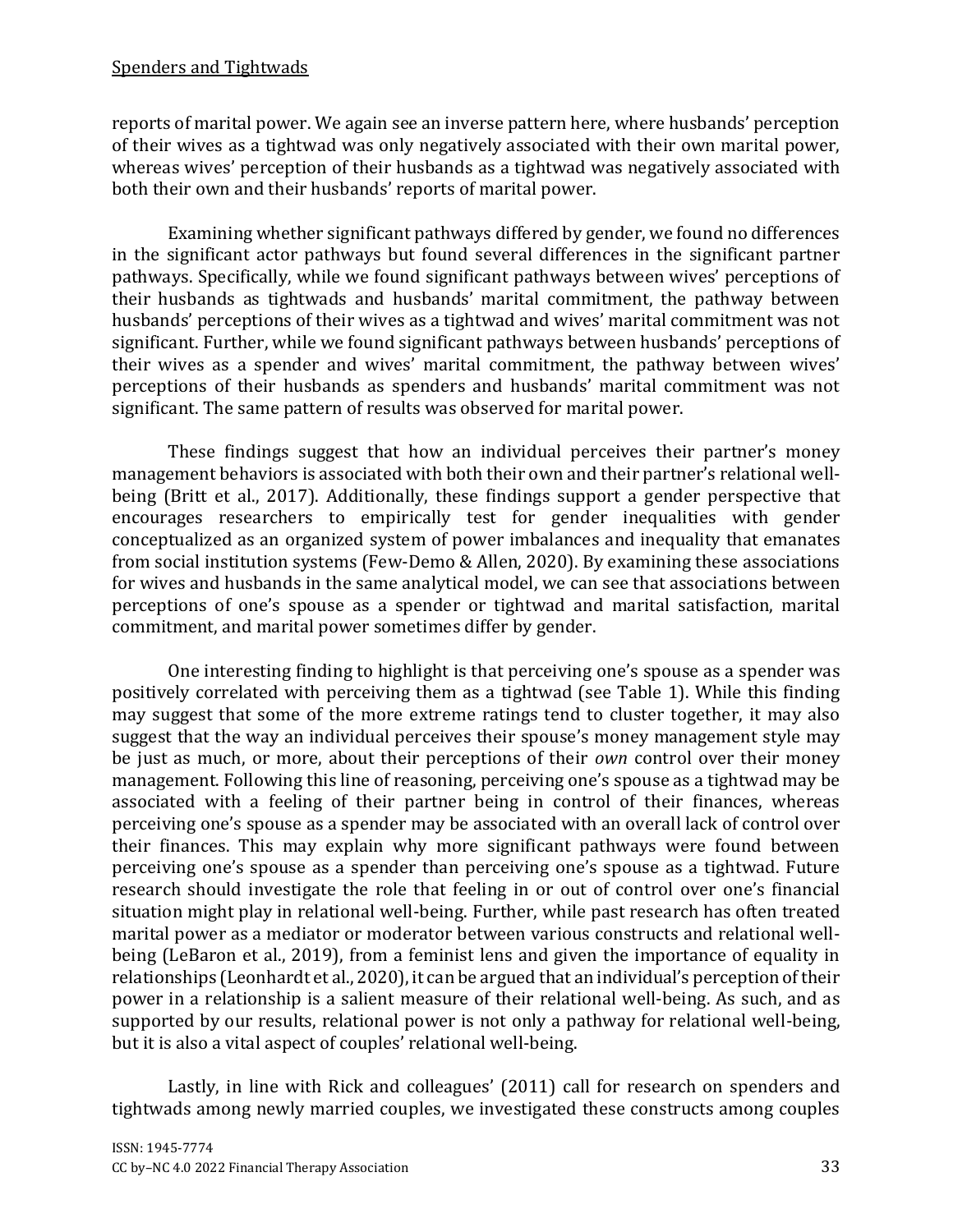who had been married between 4 and 6 years. Previous research has found nonsignificant or positive associations between perceiving one's spouse as a tightwad and various outcomes of financial well-being among older individuals and couples who had been married longer (Britt et al., 2017; Grable et al., 2021). In contrast, this study found that perceiving one's spouse as a tightwad was negatively associated with several measures of relational well-being. Continued research should examine how perceptions of one's partner as a tightwad differ among various groups. Additionally, qualitative research investigating the meaning behind these perceptions and the cultural and relational aspects that influence these perceptions will help further the understanding of the role that these perceptions play in couple relationships.

#### **Implications for Financial Counselors, Planners, and Therapists**

The results of this study highlight how perceptions of one's partner's money management style are associated with couples' relational well-being. Given this, financial therapists should work with couples to increase their understanding of each other's money management styles and to help mitigate the harmful effects of these perceptions. Individuals come into relationships with different experiences, beliefs, and ideas about money, which can lead to negative perceptions and misunderstandings. Baisden et al.'s (2018) interviews with couples about financial management and relationship well-being led them to suggest that skills such as positive communication and understanding of each other's financial history can help reduce the negative influence of financial stressors and individuals' unique approaches to financial management on the couples' relational well-being. Building from this, it may be beneficial for financial therapists to regularly assess and address underlying financial concerns (e.g., fear of debt) that may contribute to the perception of one's partner as a "spender" or a "tightwad." Relatedly, financial therapists may find it valuable to clarify couples' long-term financial goals, which may also affect such perceptions.

Further, as the current study measured perceptions of money management behaviors, it is essential to note that perceptions do not always match actual behaviors. While financial therapists may need to work with individuals and couples to improve their money management behaviors, it may be just as beneficial to work on adjusting perceptions of each other's money management decisions. This could be achieved through increasing understanding of how each individual views and understands money.

The current study also appears to support previous research that suggests that making spending decisions jointly, rather than independently, may help reduce the adverse effects of financial management styles on relationships (Pahl, 1995; Vogler et al., 2008). Encouraging couples to budget and make spending decisions together (i.e., develop a *joint* money management style) may help foster greater economic and relational equality and an increased understanding of each other's financial histories and the meanings they place on money. Finally, considering the gendered findings that point to the unique experiences of wives and husbands, therapists should help couples achieve perceptions of one another that empower both partners and optimize relationship outcomes.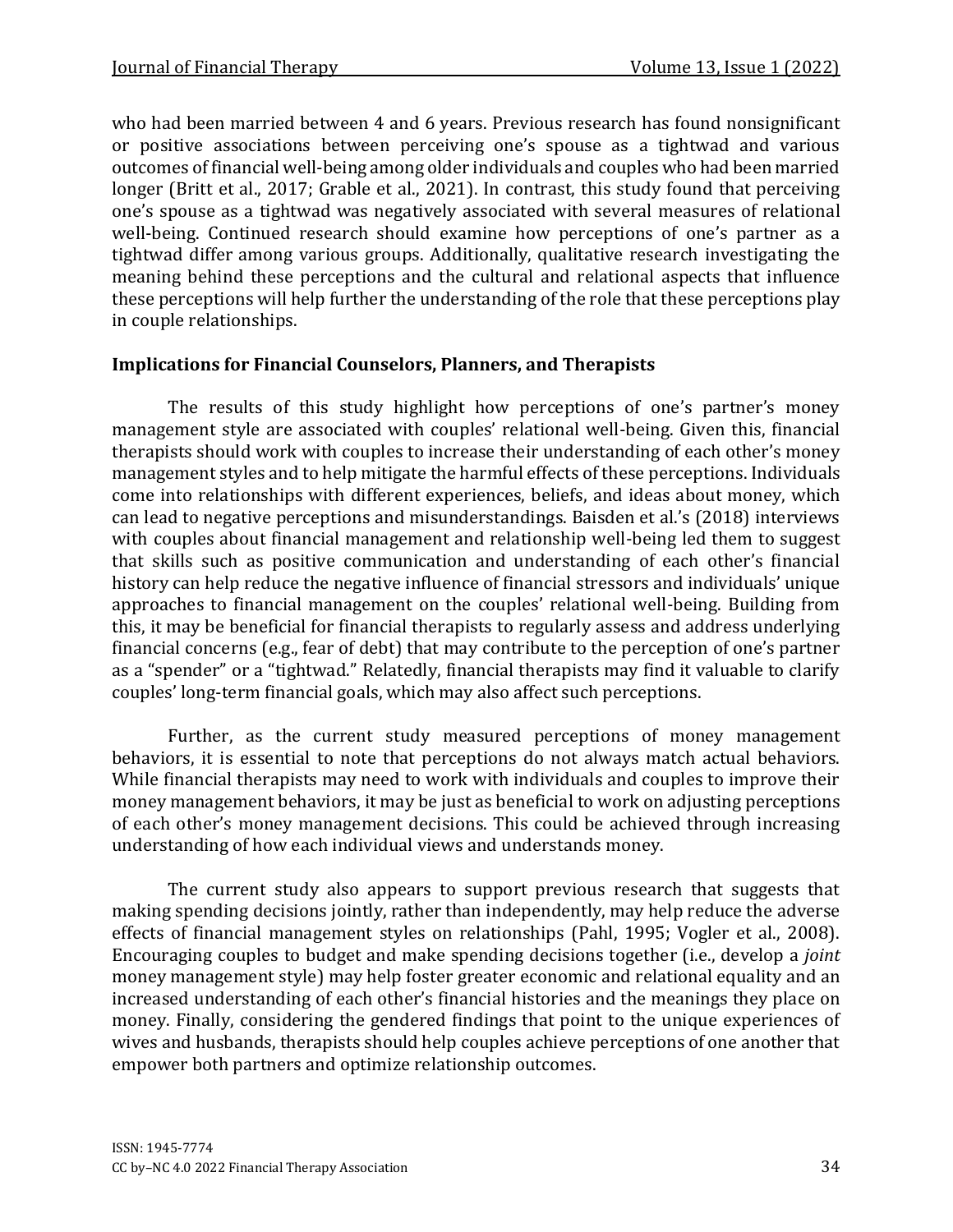## **Strengths, Limitations, and Future Directions**

There were several strengths of the current study. First, the sample was large  $(N =$ 1,585 couples) and the data were collected from a nationally representative sample of newlyweds. Second, we included data from both wives and husbands in the SEM given our dyadic data. Third, we examined three distinct measures of relational well-being: marital satisfaction, marital commitment, and marital power.

Despite these strengths, we note several limitations. First, we had two-item measures for the constructs of spender and tightwad. While we constrained the variances of these items, and both scales had strong item correlations, future research would benefit from more robust measures of these money management styles. Relatedly, we were unable to establish scalar invariance between wives and husbands for marital power and marital satisfaction, which suggests that there may be differences in the meanings the women and men in our sample ascribed to the questions we used to assess these constructs (Fitzpatrick et al., 2016). As such, we must be cautious in our interpretation of gender differences for these constructs. Second, 66% of our participants were White. Future research with more racially or ethnically diverse samples (e.g., Blanco et al., 2020, who studied low-income Latinas; Muruthi et al., 2020, who studied Black immigrant women) is still needed. Third, we investigated spouses' perceptions of their partners' money management style. Future research should also consider how individuals perceive their own money management style and whether this predicts how their spouse perceives them. Finally, this study only provides insights into heterosexual newlywed couples. While it is crucial to understand these associations between money management styles and relational well-being during the early years of marriage, future research should examine whether these associations exist across a broader range of relationship durations. Moreover, we chose to investigate only heterosexual couples to run an actor-partner interdependence model with gender as the distinguishing factor. Future research should utilize different distinguishing variables (e.g., who the financial manager is) to investigate associations between perceptions of spenders and tightwads in same-gender relationships. Additionally, we were only able to look at married couples in the current sample. Overall, we need to use caution in generalizing the current findings as the associations between perceptions of financial management and relationship well-being may differ among cohabiting and gay and lesbian couples.

#### **CONCLUSION**

The results of this study highlight the impact of heterosexual couples' perceptions of each other's money management styles on relational well-being. Our models showed that perceiving one's partner as a spender appeared to be detrimental to both the individual's and the partner's marital satisfaction, marital commitment, and marital power. Perceiving one's partner as a tightwad appeared to be detrimental to marital commitment and perceptions of power in the marriage. These findings suggest that specific interventions to adjust an individual's maladaptive perceptions of their spouse's financial management may help strengthen relationship well-being among married couples during the first few years of their marriages.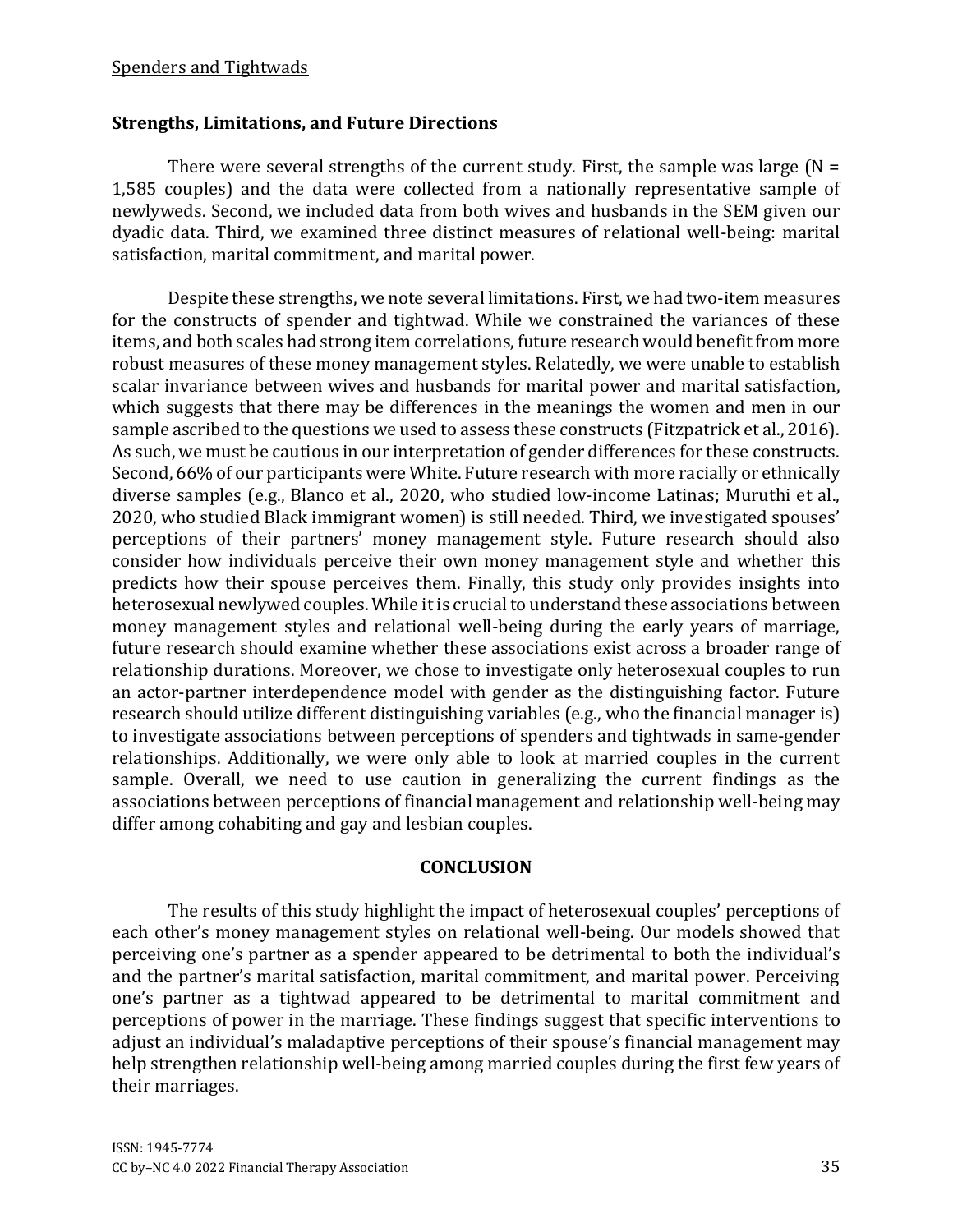#### **REFERENCES**

- Baisden, E. D., Fox, J. J., & Bartholomae, S. (2018). Financial management and marital quality: A phenomenological inquiry. *Journal of Financial Therapy, 9*(1), 47-71. <https://doi.org/10.4148/1944-9771.1153>
- Ball, J., Cowan, P., & Cowan, C. (1995). Who's got the power? Gender differences in partners' perceptions of influence during marital problem-solving discussions. *Family Process, 34*(3)*,* 303-321.<https://doi.org/10.1111/j.1545-5300.1995.00303.x>
- Blanco, L. R., Baker, J. A., Friedman, J. A., Singh, K. T., Brown, A. F., Moon, S. D., Carson, S. L., Hsu, A., & Pregler, J. (2020). Perspectives on finances and mental health status among low-income Los Angeles Latinas. *Journal of Financial Therapy, 11*(2), 52-78. <https://doi.org/10.4148/1944-9771.1221>
- Britt, S. L., Hill, E. J., LeBaron, A. B., Lawson, D. R., & Bean, R. A. (2017). Tightwads and spenders: Predicting financial conflict in couple relationships. *Journal of Financial Planning*, *30*(5), 36-42.
- Cook, W. L., & Kenny, D. A. (2005). The actor–partner interdependence model: A model of bidirectional effects in developmental studies. *International Journal of Behavioral Development, 29*(2)*,* 101–109.<https://doi.org/10.1080/01650250444000405>
- Crosbie-Burnett, M., & Giles-Sims, J. (1991). Marital power in stepfather families: A test of normative-resource theory. *Journal of Family Psychology, 4*(4)*,* 484-496. <https://doi.org/10.1037/0893-3200.4.4.484>
- Dew, J. P. (2016). Revisiting financial issues and marriage. In J. J. Xiao (Ed.), *Handbook of consumer finance research* (2nd ed., pp. 281-290). Springer. [https://doi.org/10.1007/978-3-319-28887-1\\_23](https://doi.org/10.1007/978-3-319-28887-1_23)
- Few-Demo, A. L., & Allen, K. R. (2020). Gender, feminist, and intersectional perspectives on families: A decade in review. *Journal of Marriage and Family*, *82*(1), 326-345. <https://doi.org/10.1111/jomf.12638>
- Fitzpatrick, J., Gareau, A., Lafontaine, M. F., & Gaudreau, P. (2016). How to use the actorpartner interdependence model (APIM) to estimate different dyadic patterns in Mplus: A step-by-step tutorial. *The Quantitative Methods for Psychology*, *12*(1), 74- 86.
- Funk, J. L., & Rogge, R. D. (2007). Testing the ruler with item response theory: Increasing precision of measurement for relationship satisfaction with the Couples Satisfaction Index. *Journal of Family Psychology*, *21*(4), 572–583. [https://doi.org/10.1037/0893-](https://doi.org/10.1037/0893-3200.21.4.572) [3200.21.4.572](https://doi.org/10.1037/0893-3200.21.4.572)
- Grable, J. E., Kruger, M., Byram, J. L., & Kwak, E. J. (2021). Perceptions of a partner's spending and saving behavior and financial satisfaction. *Journal of Financial Therapy, 12*(1), 31-50.<https://doi.org/10.4148/1944-9771.1257>
- Hiekel, N., Liefbroer, A. C., & Poortman, A. R. (2014). Income pooling strategies among cohabiting and married couples: A comparative perspective. *Demographic Research, 30*(1), 1527-1560.<https://doi.org/10.4054/DemRes.2014.30.55>
- James, S. L., Yorgason, J. B., Holmes, E. K., Johnson, D. R., & Busby, D. M. (2021). Is it still possible to collect nationally representative marriage data in the United States? A case study from the CREATE Project. *Family Relations*. Advance online publication. <https://doi.org/10.1111/fare.12577>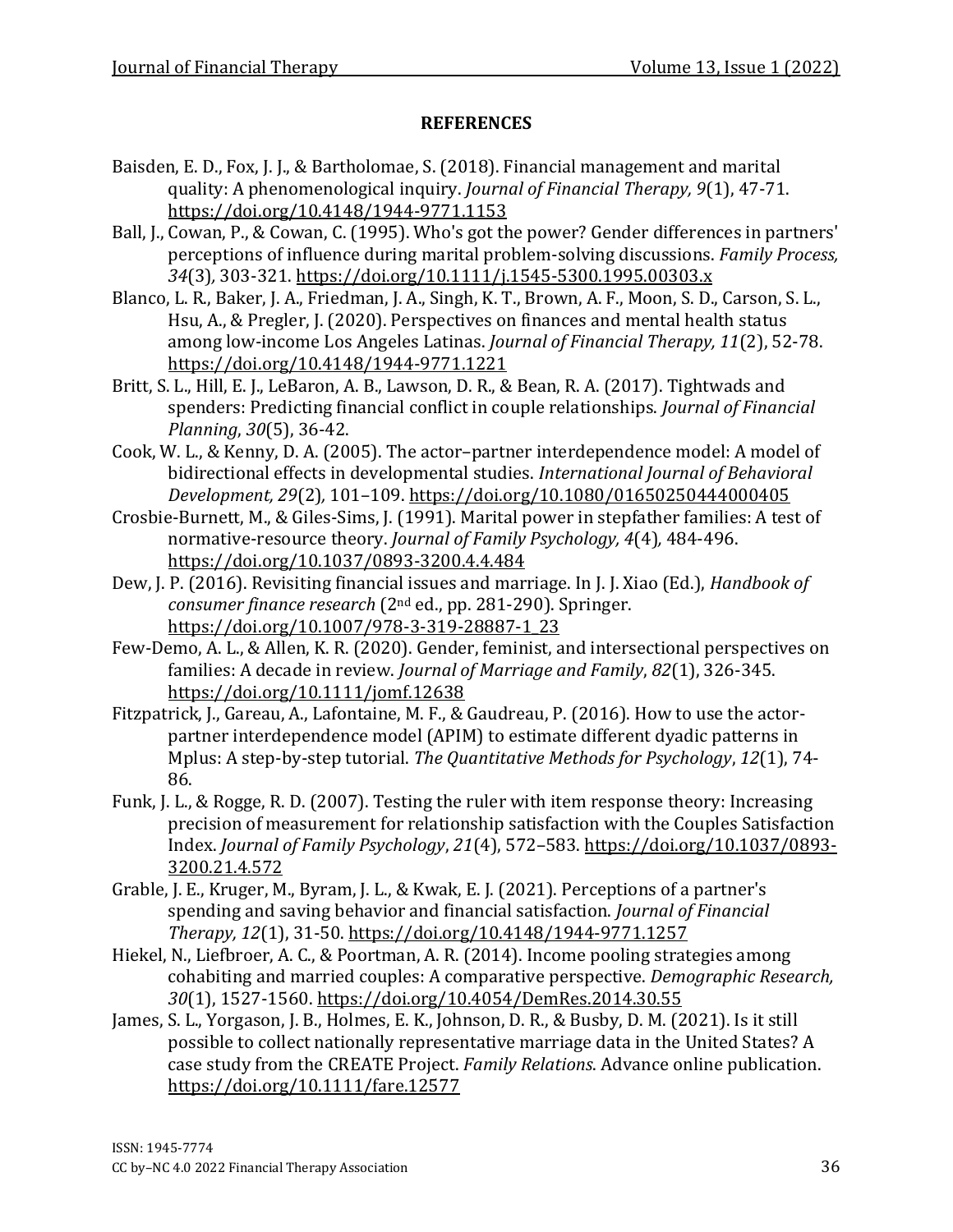- Kelley, H. H., LeBaron, A. B., & Hill, E. J. (2021). Family matters: Decade review from Journal of Family and Economic Issues. *Journal of Family and Economic Issues*, *42*(S1), 20-33. <https://doi.org/10.1007/s10834-020-09706-8>
- Kenny, D. A. (1996). Models of non-independence in dyadic research. *Journal of Social and Personal Relationships, 13*(2), 279–294. <https://doi.org/10.1177/0265407596132007>

Kline, R. B. (2015). *Principles and practice of structural equation modeling* (4th ed.)*.* Guilford.

- LeBaron, A. B., Holmes, E. K., Yorgason, J. B., Hill, E. J., & Allsop, D. B. (2019). Feminism and couple finance: Power as a mediator between financial processes and relationship outcomes. *Sex Roles*, *81*(3-4), 140-156. [https://doi.org/10.1007/s11199-018-0986-](https://doi.org/10.1007/s11199-018-0986-5) [5](https://doi.org/10.1007/s11199-018-0986-5)
- LeBaron, A. B., Kelley, H. H. & Carroll, J. S. (2018). Money over marriage: Marriage importance as a mediator between materialism and marital satisfaction. *Journal of Family and Economic Issues, 39*(2), 337–347. [https://doi.org/10.1007/s10834-017-](https://doi.org/10.1007/s10834-017-9563-2) [9563-2](https://doi.org/10.1007/s10834-017-9563-2)
- Leonhardt, N. D., Willoughby, B. J., Dyer, W. J., & Carroll, J. S. (2020). Longitudinal influence of shared marital power on marital quality and attachment security. *Journal of Family Psychology*, *34*(1), 1-11.<https://doi.org/10.1037/fam0000566>
- Li, X., Curran, M. A., LeBaron-Black, A. B., Jorgensen, B., Yorgason, J., & Wilmarth, M. J. (2021). Couple-level attachment styles, finances, and marital satisfaction: Mediational analyses among young adult newlywed couples. *Journal of Family and Economic Issues.* Advance online publication. [https://doi.org/10.1007/s10834-021-](https://doi.org/10.1007/s10834-021-09808-x) [09808-x](https://doi.org/10.1007/s10834-021-09808-x)
- Lindahl, K. M., Malik, N. M., Kaczynski, K., & Simons, J. S. (2004). Couple power dynamics, systemic family functioning, and child adjustment: A test of a mediational model in a multiethnic sample. *Development and Psychopathology, 16*(3)*,* 609-630. <https://doi.org/10.1017/S0954579404004699>
- Little, T. D. (2013). *Longitudinal structural equation modeling.* Guilford Press.
- Muruthi, B. A., Watkins, K., McCoy, M. A., White, K. J., McRell, A. S., Thomas, M., & Taiwo, A. (2020). "Save, even if it's a penny": Transnational financial socialization of Black immigrant women. *Journal of Financial Therapy, 11(2),* 31-51. <https://doi.org/10.4148/1944-9771.1234>
- Muthén, L. K., & Muthén, B. O. (2019). *Mplus Version 8.3* [Software]. Muthén & Muthén.
- Pahl, J. (1995). His money, her money: Recent research on financial organisation in marriage. *Journal of Economic Psychology*, *16*(3), 361-376. [https://doi.org/10.1016/0167-4870\(95\)00015-G](https://doi.org/10.1016/0167-4870(95)00015-G)
- Prelec, D., & Loewenstein, G. (1998). The red and the black: Mental accounting of savings and debt. *Marketing Science, 17*(1), 4–28.<https://doi.org/10.1287/mksc.17.1.4>
- Rick, S. (2018). Tightwads and spendthrifts: An interdisciplinary review. *Financial Planning Review, 1*(1-2), e1010.<https://doi.org/10.1002/cfp2.1010>
- Rick, S. I., Cryder, C. E., & Loewenstein, G. (2008). Tightwads and spendthrifts. *Journal of Consumer Research, 34*(6), 767-782.<https://doi.org/10.1086/523285>
- Rick, S. I., Small, D. A., & Finkel, E. J. (2011). Fatal (fiscal) attraction: Spendthrifts and tightwads in marriage. *Journal of Marketing Research, 48*(6), 228-237. <https://doi.org/10.1509/jmkr.48.2.228>